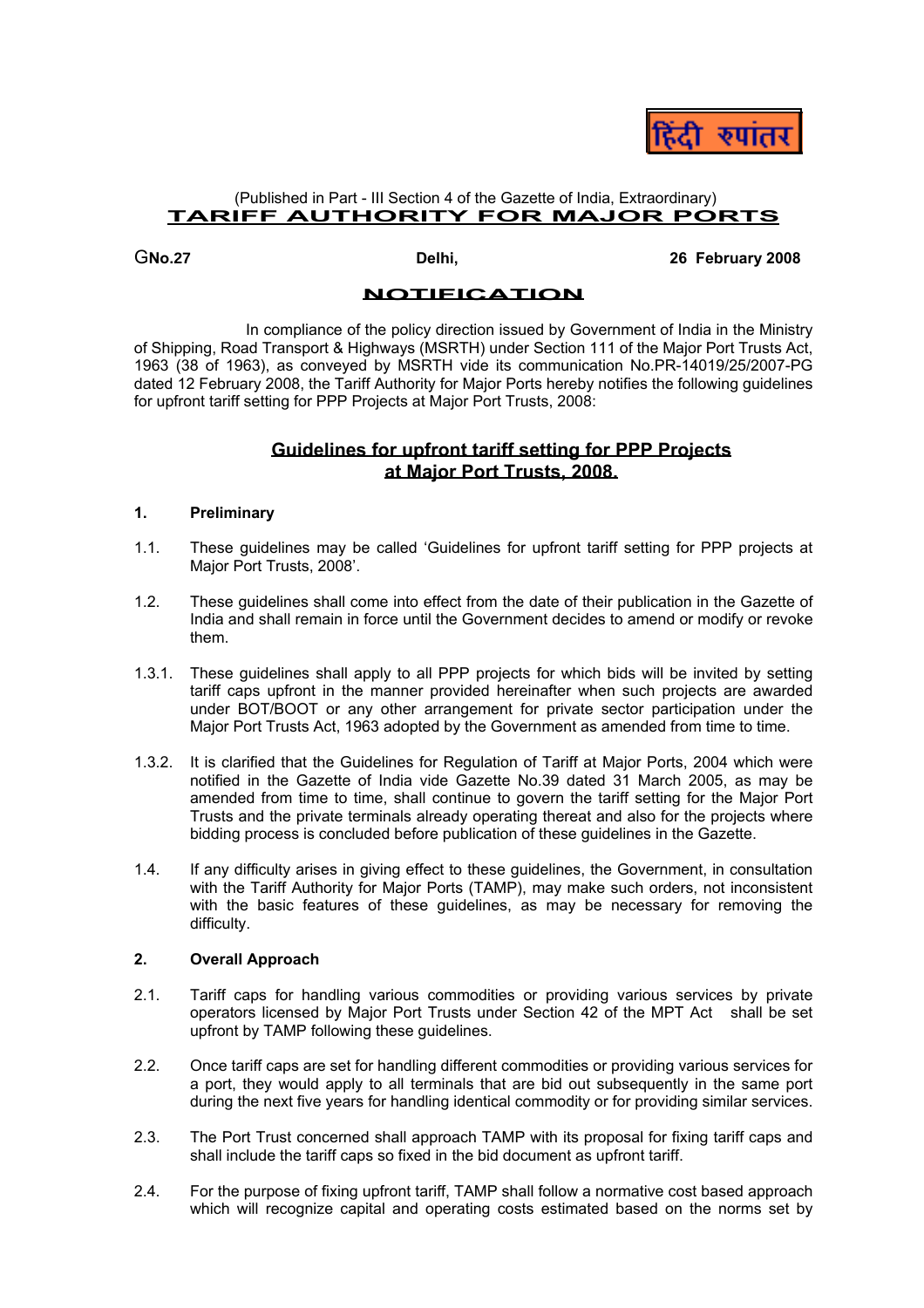these guidelines and allow a reasonable return on capital employed, which is 16% as of now.

- 2.5. The upfront tariff so set by TAMP will only be the ceiling levels.
- 2.6. While doing so, TAMP should comply with the policy directions issued by the Central Government from time to time, like concessions to coastal cargo / containers, concessions to transshipment containers etc.
- 2.7.1. Tariff caps will be reviewed once in five years to adjust for any extraordinary events that could not have been foreseen by a prudent person. However, these Tariff caps, as and when so reviewed and revised, will be applicable to projects that are bid out subsequently.
- 2.7.2. Before reviewing the tariff caps, the norms relating to performance to be applied shall be set at progressively higher levels than those adopted in the past, and would take into account the technological developments.
- 2.8. Tariff caps will be indexed to inflation but only to an extent of 60% of the variation in Wholesale Price Index (WPI) occurring between 1 January 2008 and 1 January of the relevant year. Such automatic adjustment of tariff caps will be made every year and the adjusted tariff caps will come into force from 1 April of the relevant year to 31 March of the following year.

For this purpose, the WPI for all commodities announced by the Government of India will be considered.

When tariff caps are reviewed as set out under clause 2.7.1 above, variation in WPI will be measured with reference to the WPI as on 1 January of the year in which such a review is made.

### **Illustration:**

- (i). Let the tariff cap for a commodity be Rs.x which is set in the year 2008. If the variation in WPI as of 1 January 2009 with reference to 1 January 2008 is (+)5%, then the tariff cap for the year 2009 will be Rs.x  $[1 + (5/100 \times 60/100)] = Rs.1.03x$ . The revised tariff cap will take effect from 1 April 2009 and will remain in force till 31 March 2010.
- (ii). If the variation in WPI as of 1 January 2010 with reference to 1 January 2008 is (-) 3%, then the tariff cap for the year 2010 will be Rs.x  $[1 + (-3/100 \times 60/100)] =$ Rs.0.982x. The revised tariff cap will take effect from 1 April 2010 and will remain in force till 31 March 2011.
- 2.9.1. Before commencement of commercial operations, the private operator shall approach TAMP for notification of Scale of Rates containing ceiling rates applicable to his operations, as required under Section 48 of the Major Port Trusts Act 1963 (MPT Act).
- 2.9.2. The Scale of Rates to be framed by TAMP as per clause 2.9.1 shall be in line with the tariff caps prescribed for the port and included in the bid document, subject to indexation explained in clause 2.8 above. Such Scale of Rates and statement of conditions shall be notified by TAMP in the Gazette of India as required by MPT Act.

# **3. Estimation of Capacity, Capital Cost and Operating Cost**

- 3.1. Optimum capacity cost of developing such capacity and the associated operating cost for fixing tariff caps shall be determined on the basis of normative estimates.
- 3.2. The norms for fixing upfront tariff in case of the container handling operation are set out at **Annex-I**, and those for iron ore, coal, liquid bulk and multipurpose berths are at **Annex-II, III, IV** and **V** respectively. TAMP may make necessary adjustments in these norms, based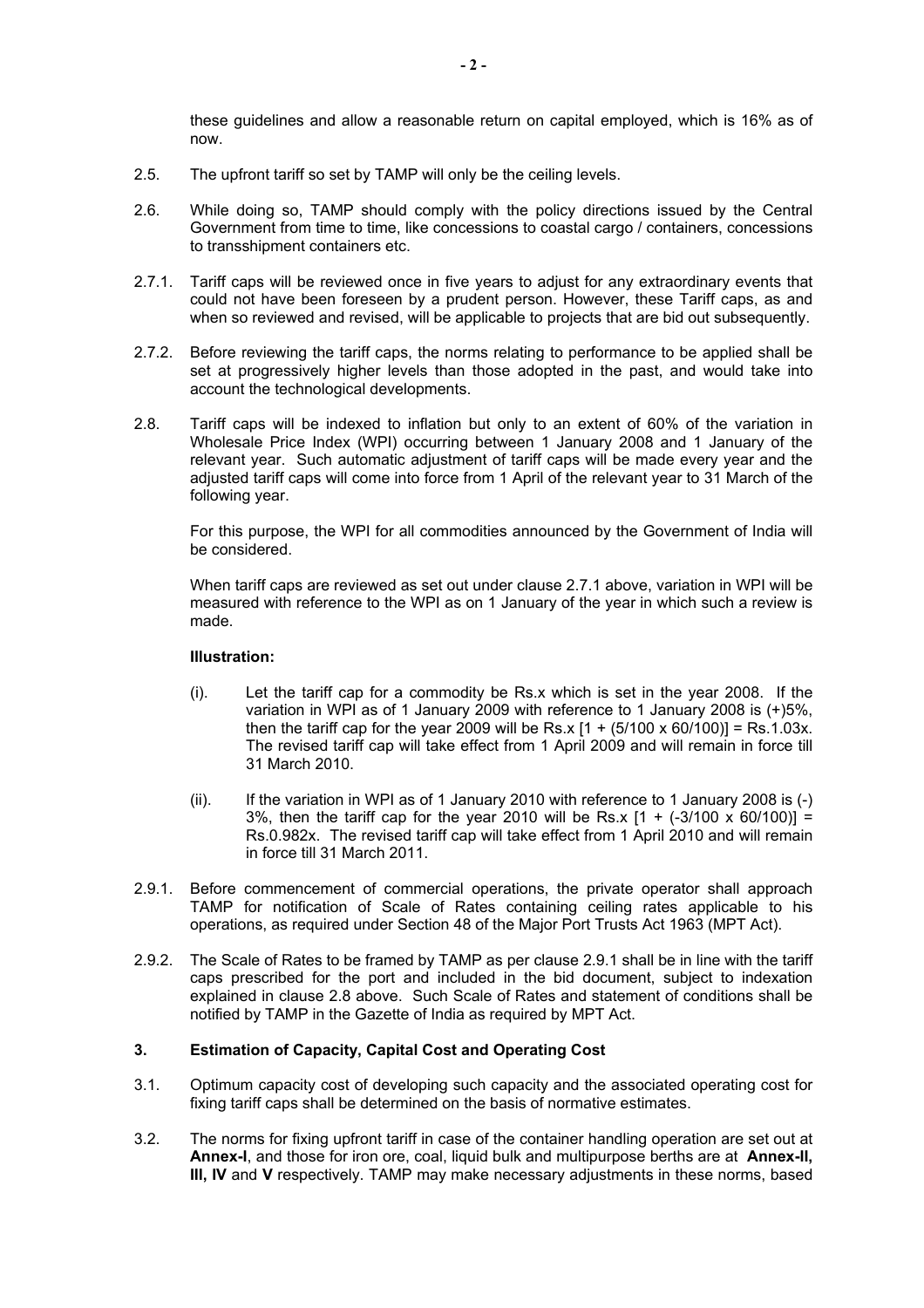on the justification to be furnished by the concerned Port Trust keeping in view the port specific conditions having impact on the norms prescribed in these guidelines.

# **3.3. Capacity**

- 3.3.1. Optimal capacity of a terminal should be determined taking into consideration various components of a facility that may be required to be created, equipment and plant and machineries to be provided, productivity level and utilization level as per the norms prescribed.
- 3.3.2. Tariff should be prescribed with reference to the optimal capacity of the terminal irrespective of any traffic forecast.

# **3.4. Capital cost**

- 3.4.1. Capital cost should be estimated for the following broad categories by applying the relevant norms prescribed.
	- (i). Civil construction cost including dredging and reclamation.
	- (ii). Equipment and Plant and Machinery
	- (iii). IT Systems
	- (iv). Other costs including preliminary expenses, financing cost, interest during construction, etc.

# **3.5. Operating Cost**

- 3.5.1. The annual operating cost of the terminal shall be estimated following the norms prescribed for operating the terminal at the optimal capacity determined in terms of clause 3.3.1 above.
- 3.5.2. The operating cost can be grouped under the following major heads:
	- (i). Power and Fuel
	- (ii). Repairs and Maintenance.<br>(iii). Insurance
	- **Insurance**
	- (iv). Depreciation
	- (v). Licence Fee for lands and buildings and other port assets allotted by the Port Trusts under the Concession Agreement.
	- (vi) Other expenses.
- 3.5.3. Depreciation should be calculated following the Straight Line Method as per the life norms prescribed in the Companies Act.
- 3.5.4. The Licence Fee (rentals for land, buildings and other port assets) should be taken as per the rate prescribed in the Scale of Rates of the concerned Port Trust.
- 3.5.5. Revenue share will not be considered as an item of cost for fixing the upfront tariff.
- 3.6 TAMP in consultation with the concerned Port Trust may decide on a particular item of expenditure, which it considers necessary for incorporation, while computing the upfront tariff cap, for which the norms are not explicit in the Guidelines.

# **3.7 Return on Capital Employed**

3.7.1. A fair return on capital employed will be allowed on the capital cost determined in terms of clause 3.4.1. The norm for determining the quantum of Return on Capital Employed is 16% as of now.

# **3.8 Revenue requirement and framing of Scale of Rates (SOR)**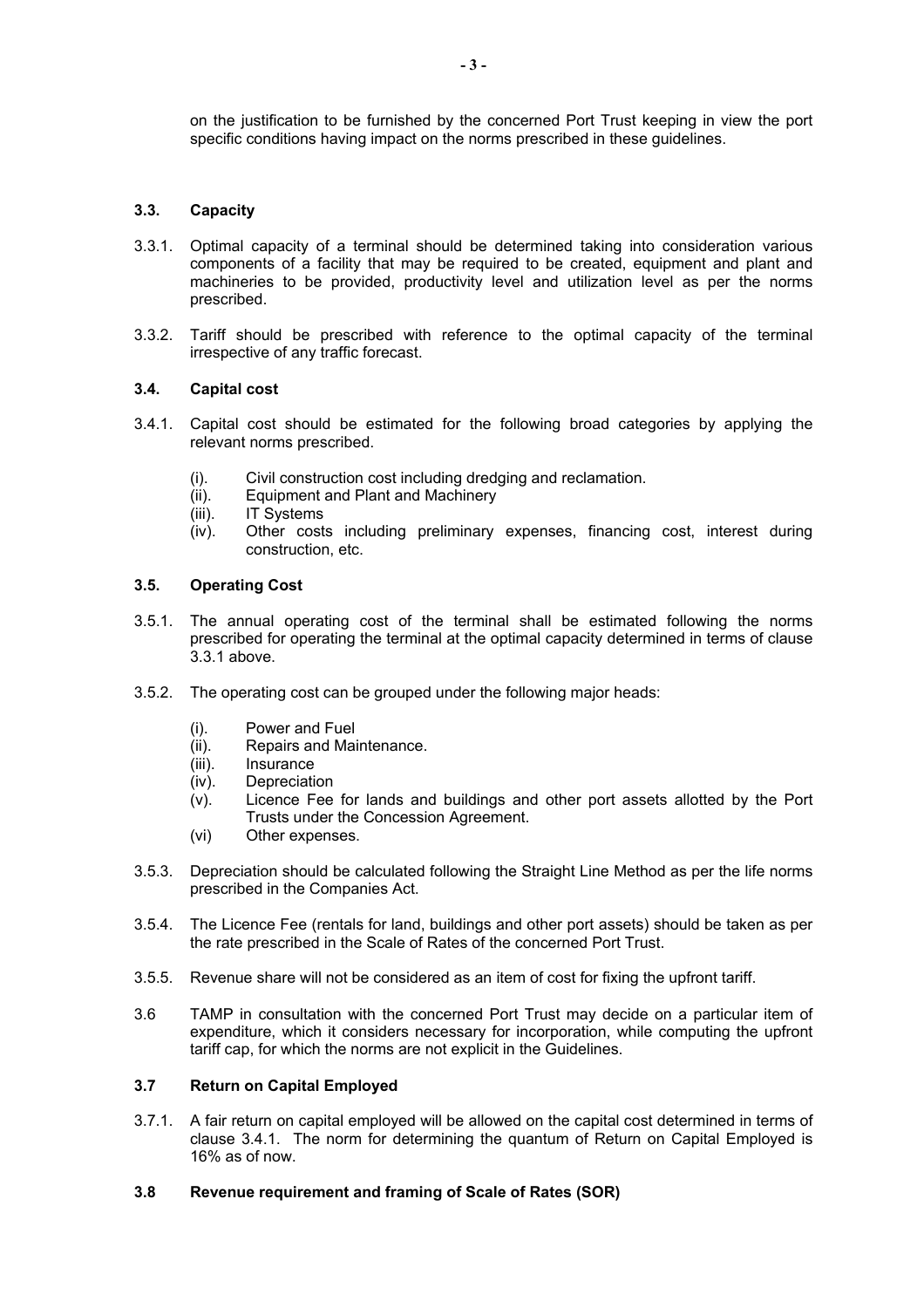- 3.8.1. The annual revenue requirement of operating the terminal at the normative optimal capacity is the sum of the annual operating cost determined in terms of clause 3.5 above and the return on capital employed calculated in the manner prescribed in clause 3.7 above.
- 3.8.2. The annual revenue requirement is to be achieved through realization of tariff. The tariff cap for different individual services is therefore, to be set appropriately by TAMP in such a way as to achieve the annual revenue requirement.
- 3.8.3. The conditionalities for providing various services may also be prescribed along with tariff cap following the existing policy guidelines and the position obtaining at the concerned Major Ports.
- 3.8.4 TAMP, either on its own or based on any complaints received, will enquire into any alleged wrong application of Scale of Rates by an operator. If the operator fails to comply with such directions given, the concerned Port Trust can initiate penal action against the operator in accordance with the provisions of the relevant Concession Agreement.
- 3.8.5 If any question arises requiring clarifications or interpretation of the Scale of Rates and the statement of conditionalities of a private operator, the matter shall be referred to TAMP and its decision in this regard will be binding on the operator.

# **4. Performance Monitoring**

- 4.1. The performance norms for a project would be clearly brought out in the bid document itself. The private operator would be expected to perform at least at the levels contained in the concession agreement.
- 4.2. The actual performance of the private operators will be monitored by TAMP. If any complaint regarding quality of service is received, TAMP will enquire into such allegation and forward its findings to the Port Trust. If any action is to be taken against the private operators, the Port Trust shall initiate appropriate action in accordance with the provisions of the relevant Concession Agreement.

**( Brahm Dutt )**  Chairman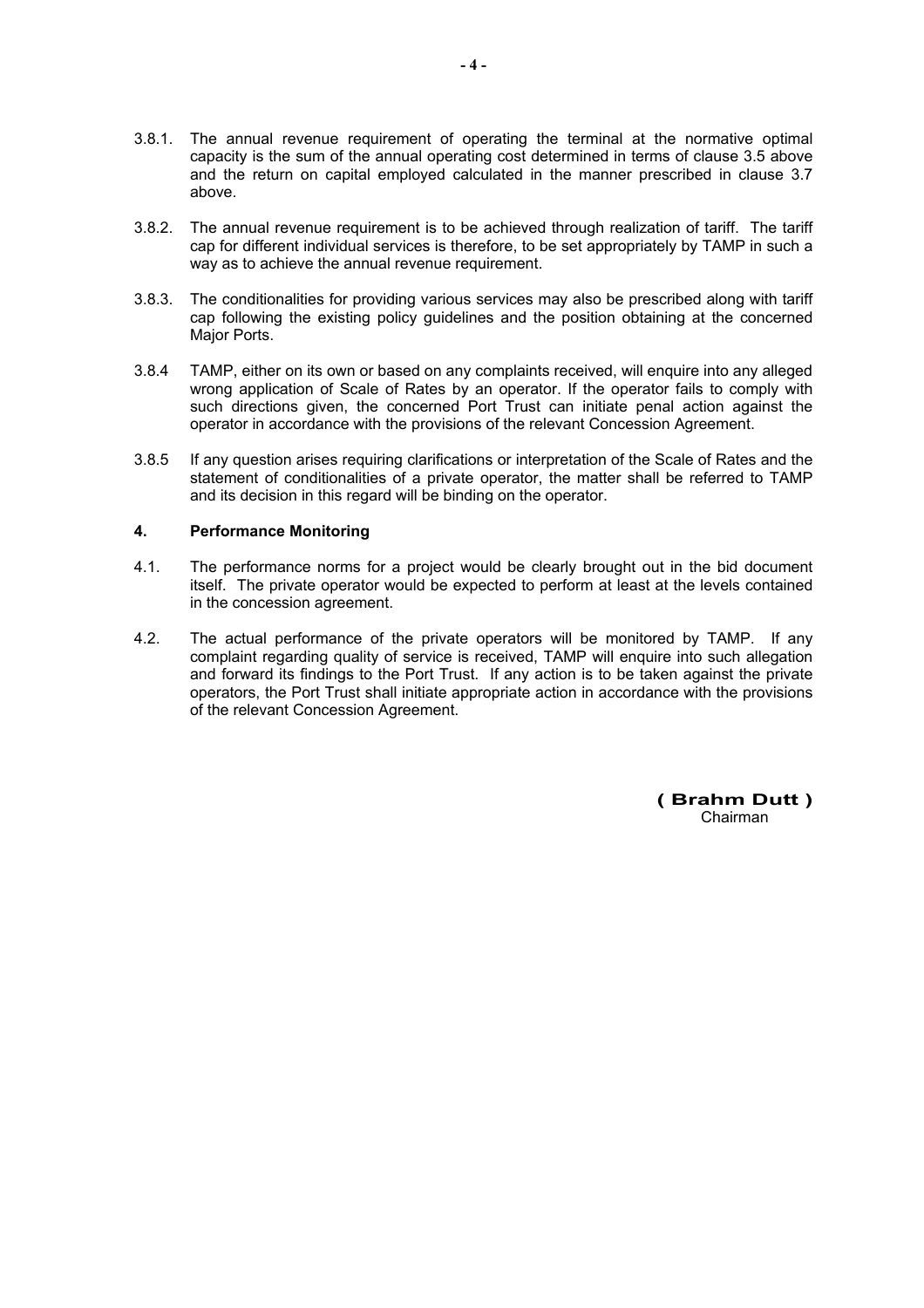# **Annex - I**

# **NORMS FOR FIXATION OF UPFRONT TARIFF FOR SERVICES RENDERED AT CONTAINER TERMINAL**

# **1.0 Tariff Structure**

The tariff structure for services performed at a container terminal can be grouped under the following three major groups:

- (1) Container Handling Charges
- Ground Rent Charges
- (3) Miscellaneous Charges

# **2.0 Norms for apportionment of total Revenue requirement**

The total Revenue requirement determined as per these guidelines is apportioned among the aforesaid major tariff groups in the following manner and rates for individual tariff items under each of the groups can be determined.

| <b>Tariff Group</b>               | Percentage of total revenue allocated |
|-----------------------------------|---------------------------------------|
| <b>Container Handling Charges</b> |                                       |
| <b>Ground Rent Charges</b>        |                                       |
| Miscellaneous Charges             |                                       |

# **3.0 Norms for calculation of optimal Capacity of Terminal**

The optimal capacity of the terminal is reckoned as 70% of the maximum capacity. The optimal capacity of the terminal is the lower value of the optimum quay capacity and optimal stack yard capacity.

3.1 Determination of Optimal Quay Capacity

The optimal quay capacity is 70% of the maximum number of TEUs that can be handled across the quay over a period of one year.

| <b>Optimum Quay Capacity</b> | A X B X C X D X E TEUS where |
|------------------------------|------------------------------|
|                              |                              |

| Number of gantry cranes deployed for work in an year |  |
|------------------------------------------------------|--|
|------------------------------------------------------|--|

- $B =$  Number of working hours of gantry cranes in an year
- $C =$  Average number of moves per gantry crane
- D = TEU ratio
- $E = 70%$

The norms for the above parameters are given in **Table 4.**

**Table 4 Norms for calculation of Quay Capacity** 

| <b>Parameter</b> | <b>Norm</b>                     |
|------------------|---------------------------------|
| Α.               | Berths length/100 (rounded off) |
| В.               | 24 X 365 hours                  |
| C.               | 25 moves/hour (Gross value)     |
|                  | 1.3                             |
|                  | 70%                             |

# 3.2 Determination of Optimal Yard Capacity

The Optimal Yard Capacity is 70% of the maximum number of Containers (in TEUs) that could pass through the yard in an year.

Optimal Yard capacity =  $0.7 \times G \times H \times P$  TEUs where

- S X D<br>G = Total ground slot in TEUs G = Total ground slot in TEUs<br>H = Average Stack height
- $H =$  Average Stack height<br>P = Period in No. of days
- = Period in No. of days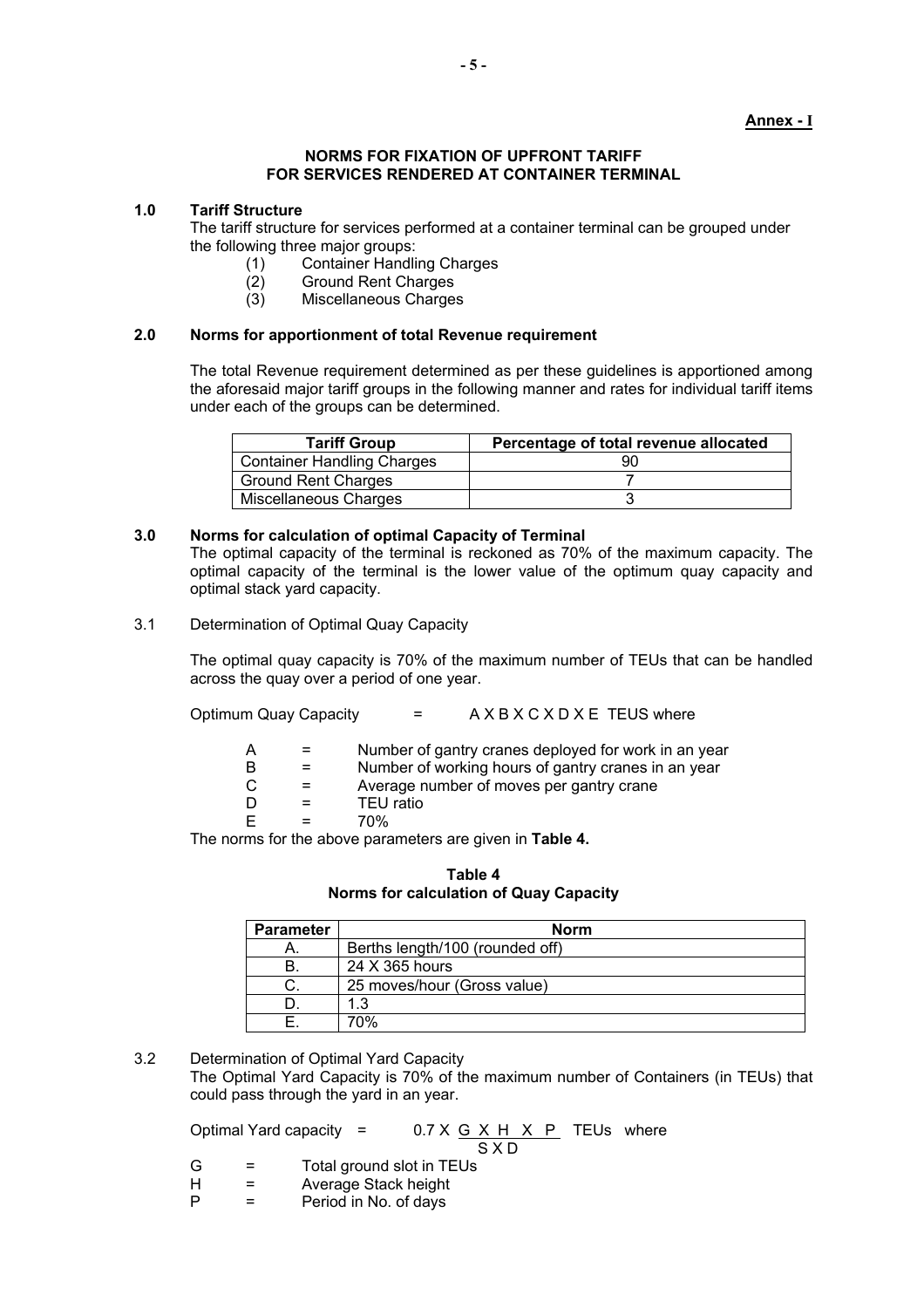|  | Surge factor |
|--|--------------|

D = Average Dwell Time (measured as the time in days from the time a container is placed in the yard until it leaves it irrespective of the free time allowed in the Scale of Rates)

The norms for the above parameters are given under **Table 5.** 

**Table 5 Norms for Calculation of Yard Capacity** 

| <b>Parameter</b> | <b>Norm</b>          |
|------------------|----------------------|
|                  | 720 TEus per hectare |
|                  | 2.5                  |
|                  | 365                  |
|                  | 1 3                  |
|                  | 4 days for export    |
|                  | 2 days for import    |

# **4.0 Norms for calculation of Capital cost**

4.1. The norms for calculations of capital cost are given under **Table 1** below:

**Table 1 Norms for Calculation of Capital Cost** 

| <b>S. No.</b>  | Group                 |                                             | <b>Norm</b>                                                      |
|----------------|-----------------------|---------------------------------------------|------------------------------------------------------------------|
| 1.             | Construction<br>Civil |                                             | As per the estimates given by the Port Trust for construction of |
|                | cost                  | civil works for achieving maximum capacity. |                                                                  |
| 2 <sub>1</sub> | Container Handling    | Equipment                                   | Cost per unit in Rupees lakhs                                    |
|                | equipment (*)         | Quay gantry crane                           | 2630                                                             |
|                |                       | Rail mounted gantry crane                   | 567                                                              |
|                |                       | <b>Rubber Tyred Gantry crane</b>            | 750                                                              |
|                |                       | Reach stacker                               | 190                                                              |
|                |                       | <b>Tractor Trailer</b>                      | 38                                                               |
| 3.             | <b>IT System cost</b> |                                             | 2% of the sum total of the civil construction and container      |
|                |                       | handling equipment cost.                    |                                                                  |
| 4.             | Other<br>Cost         |                                             | 10% of the sum total of the civil construction and container     |
|                | including Financing   | handling equipment cost.                    |                                                                  |
|                | Interest<br>cost and  |                                             |                                                                  |
|                | during construction.  |                                             |                                                                  |

(\*) Note: Capital cost of equipment should be updated before fixing tariff caps in order to capture the prevailing market rate.

4.2 Norms for determining equipment requirement

### **Table 2**

|               | <u>nomio ioi communon oi Equipmonto requirement</u> |                                  |  |
|---------------|-----------------------------------------------------|----------------------------------|--|
| <b>S. No.</b> | <b>Equipment</b>                                    | <b>Norms</b>                     |  |
| 1.            | Quay gantry crane                                   | One for 100 m of berth length    |  |
| 2.            | Rail mounted gantry crane                           | One for handling 6 Rakes/day     |  |
| 3.            | <b>Rubber Tyred Gantry crane</b>                    | Three for each quay gantry crane |  |
| 4.            | Reach stacker and or Top Lift Truck                 | One for nine RTGs                |  |
| 5.            | <b>Tractor Trailers</b>                             | Six for each Quay gantry crane   |  |

**Norms for estimation of Equipments requirement**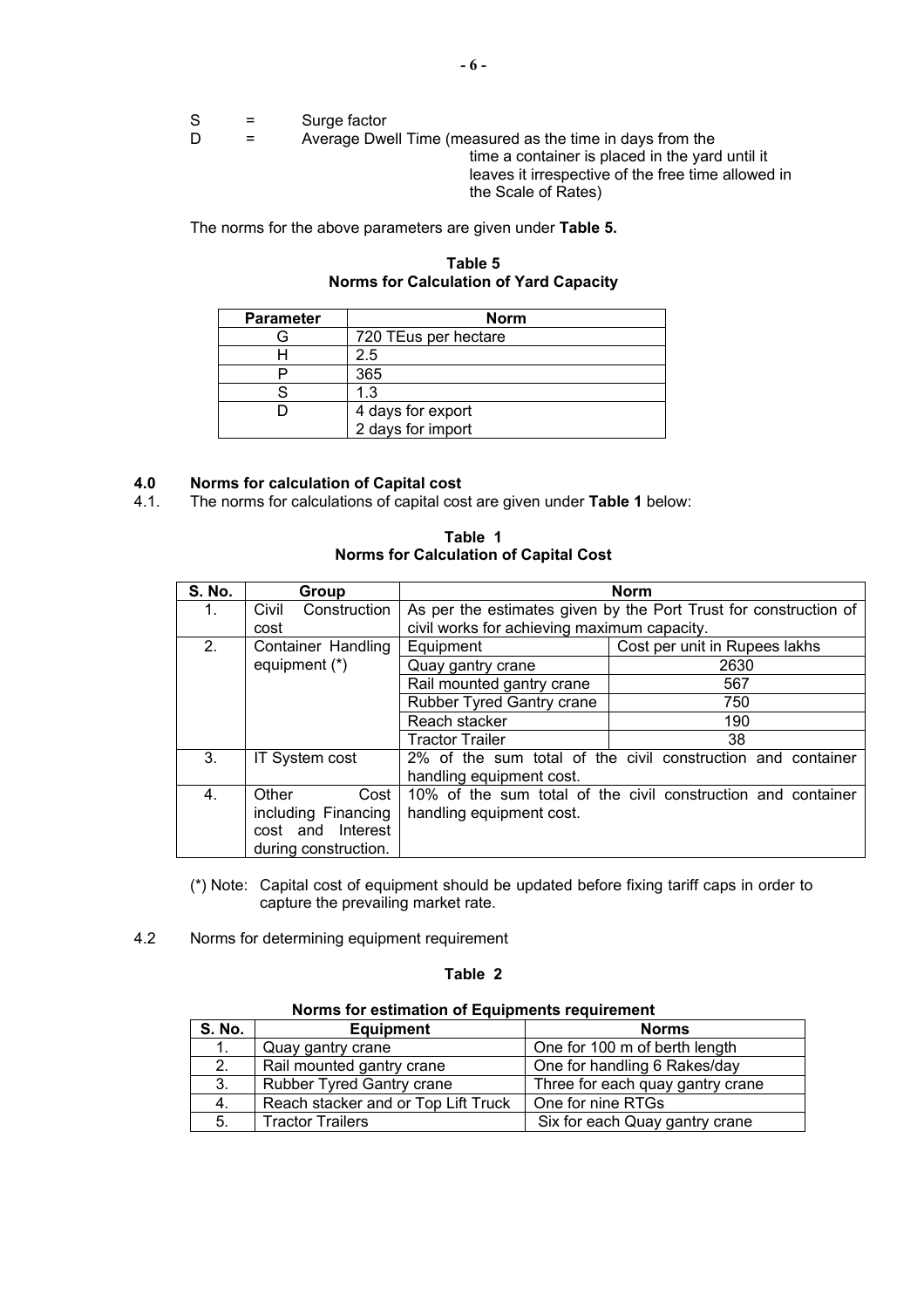# **5.0 Norms for calculation of operating cost**

- 5.1. The operating cost incurred in a container terminal is grouped under the following major heads and is to be calculated for the optimal capacity as determined under Section 3 above.
	- (1) Power and Fuel
	- $\overline{c}(2)$  Repairs and Maintenance<br>(3) Insurance
	- (3) Insurance<br>(4) Depreciation
	- **Depreciation**
	- $(5)$  Licence Fee
	- (6) Other expenses consisting of
		- (a) Salaries and wages of operating and maintenance staff including welfare and other expenses towards them.
		- (b) Management and general overheads comprising
			- (i) Salaries of management and administration staff including welfare and other expenses towards them
				- (ii) Maintenance of computer and other office equipments<br>(iii) Any other miscellaneous cost
				- Any other miscellaneous cost
- 5.2. The norms for various items of operating cost given above are given under **Table 3** below:

| 8 KWH/TEU *<br>$1_{-}$<br>(a) Power<br>4 Ltrs/TEU *<br>(b) Fuel<br>2.<br>1% of cost of all civil assets<br>(a) Civil repair and maintenance<br>(b) mechanical and electrical<br>equipment repair and<br>2% of cost of mechanical and<br>maintenance<br>electrical equipment<br>3.<br>1% of Gross Fixed Assets Value<br>Insurance<br>4.<br>Depreciation<br>As<br>per norms prescribed<br>in<br>Companies Act or any<br>norms<br>prescribed in the licence agreement<br>whichever is higher.<br>5.<br>As per the rate prescribed in the<br>Licence Fee (rentals for land and<br>other port assets)<br>prevailing Scale of Rates of the<br>concerned Port Trust.<br>6.<br>Other expenses<br>(a) For Terminals having<br>15% of Gross Fixed Assets value<br>capacity less than 0.5<br>million TEUs<br>10% of Gross Fixed Assets value<br>(b) For others | S.No.   | <b>COST ITEM</b> | <b>NORM</b> |
|-----------------------------------------------------------------------------------------------------------------------------------------------------------------------------------------------------------------------------------------------------------------------------------------------------------------------------------------------------------------------------------------------------------------------------------------------------------------------------------------------------------------------------------------------------------------------------------------------------------------------------------------------------------------------------------------------------------------------------------------------------------------------------------------------------------------------------------------------------|---------|------------------|-------------|
|                                                                                                                                                                                                                                                                                                                                                                                                                                                                                                                                                                                                                                                                                                                                                                                                                                                     |         |                  |             |
|                                                                                                                                                                                                                                                                                                                                                                                                                                                                                                                                                                                                                                                                                                                                                                                                                                                     |         |                  |             |
|                                                                                                                                                                                                                                                                                                                                                                                                                                                                                                                                                                                                                                                                                                                                                                                                                                                     |         |                  |             |
|                                                                                                                                                                                                                                                                                                                                                                                                                                                                                                                                                                                                                                                                                                                                                                                                                                                     |         |                  |             |
|                                                                                                                                                                                                                                                                                                                                                                                                                                                                                                                                                                                                                                                                                                                                                                                                                                                     |         |                  |             |
|                                                                                                                                                                                                                                                                                                                                                                                                                                                                                                                                                                                                                                                                                                                                                                                                                                                     |         |                  |             |
|                                                                                                                                                                                                                                                                                                                                                                                                                                                                                                                                                                                                                                                                                                                                                                                                                                                     |         |                  |             |
|                                                                                                                                                                                                                                                                                                                                                                                                                                                                                                                                                                                                                                                                                                                                                                                                                                                     |         |                  |             |
|                                                                                                                                                                                                                                                                                                                                                                                                                                                                                                                                                                                                                                                                                                                                                                                                                                                     |         |                  |             |
|                                                                                                                                                                                                                                                                                                                                                                                                                                                                                                                                                                                                                                                                                                                                                                                                                                                     |         |                  |             |
|                                                                                                                                                                                                                                                                                                                                                                                                                                                                                                                                                                                                                                                                                                                                                                                                                                                     |         |                  |             |
|                                                                                                                                                                                                                                                                                                                                                                                                                                                                                                                                                                                                                                                                                                                                                                                                                                                     |         |                  |             |
|                                                                                                                                                                                                                                                                                                                                                                                                                                                                                                                                                                                                                                                                                                                                                                                                                                                     |         |                  |             |
|                                                                                                                                                                                                                                                                                                                                                                                                                                                                                                                                                                                                                                                                                                                                                                                                                                                     |         |                  |             |
|                                                                                                                                                                                                                                                                                                                                                                                                                                                                                                                                                                                                                                                                                                                                                                                                                                                     |         |                  |             |
|                                                                                                                                                                                                                                                                                                                                                                                                                                                                                                                                                                                                                                                                                                                                                                                                                                                     |         |                  |             |
|                                                                                                                                                                                                                                                                                                                                                                                                                                                                                                                                                                                                                                                                                                                                                                                                                                                     |         |                  |             |
|                                                                                                                                                                                                                                                                                                                                                                                                                                                                                                                                                                                                                                                                                                                                                                                                                                                     |         |                  |             |
|                                                                                                                                                                                                                                                                                                                                                                                                                                                                                                                                                                                                                                                                                                                                                                                                                                                     | $\star$ |                  |             |

**Table 3 Norms for operating cost** 

\* **The rate per unit of power and per liter of fuel (diesel) prevailing on date to be taken for calculation of cost**  \* \* \* \* \*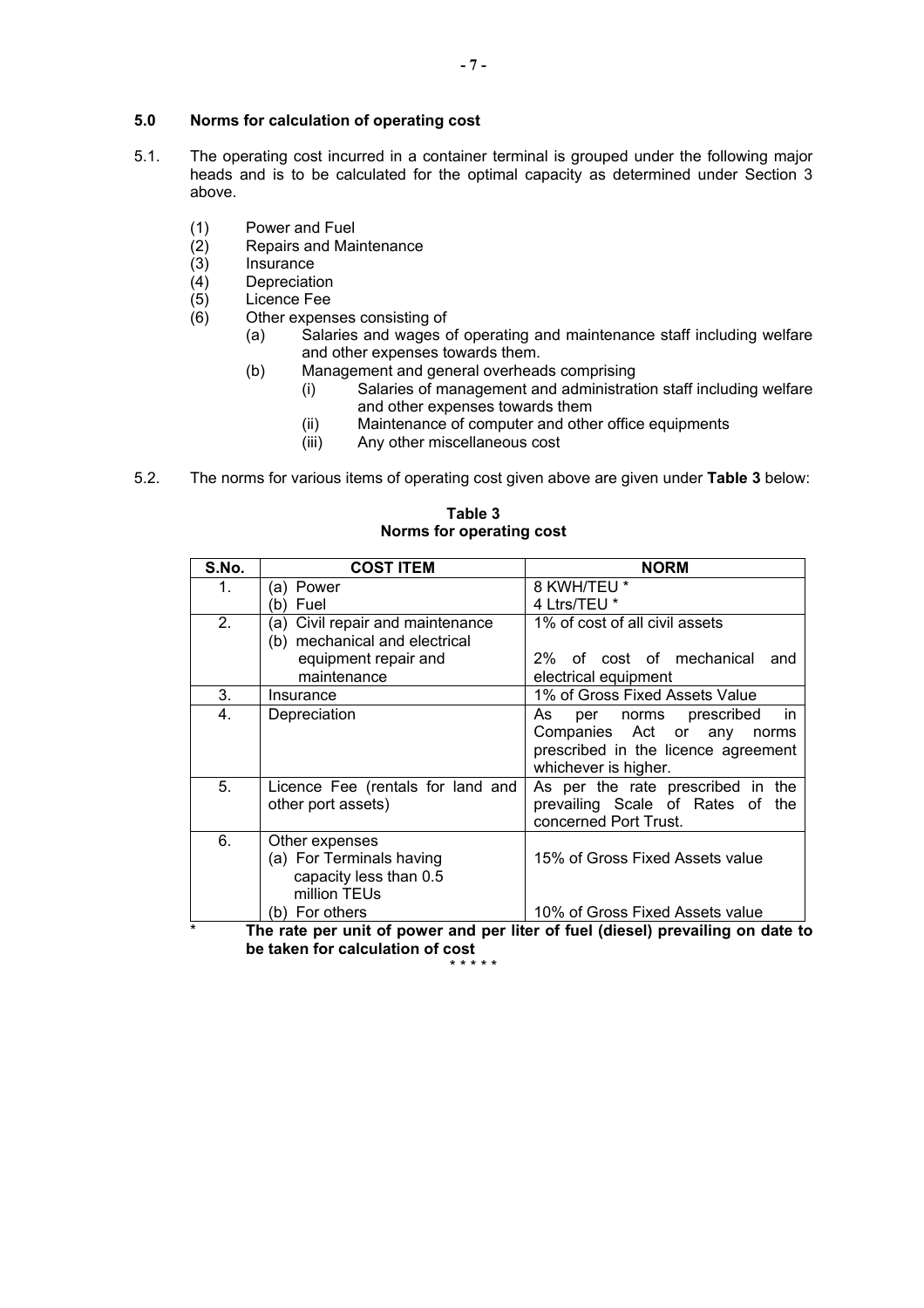#### **Annex - II**

#### **NORMS FOR FIXATION OF UPFRONT TARIFF FOR SERVICES RENDERED AT IRON ORE TERMINAL**

#### **1.0 Tariff Structure**

The tariff structure for services rendered at a mechanized Iron Ore terminal can be grouped under the following three major groups :

- $(1)$  Iron Ore Handling charges<br> $(2)$  Storage charges
- (2) Storage charges<br>(3) Miscellaneous ch
- Miscellaneous charges

# **2.0 Norms for apportionment of total Revenue requirement**

The total Revenue requirement determined as per these guidelines is apportioned among the aforesaid major tariff groups in the following manner and rates for individual tariff items under each of the groups can be determined.

| <b>Tariff Group</b>        | Percentage of total revenue allocated |
|----------------------------|---------------------------------------|
| Iron Ore Handling Charges* | 98                                    |
| Storage charges**          |                                       |
| Miscellaneous charges      |                                       |

- **\* The above norms are prescribed on the basis that the Iron Ore handling charges is a composite charge comprising of charges for unloading of Iron ore from wagons, storage at the yard for prescribed period and loading on to ship**
- **\*\* Storage charges is the charges levied for storage of Iron Ore at the yard beyond allowable period of 25 days.**

# **3.0 Norms for calculation of optimal capacity of terminal**

The optimal capacity of the terminal is reckoned as 70% of the maximum capacity. The optimal capacity is the lower value of the optimal quay capacity and optimal stack yard capacity.

#### **3.1 Determination of optimal quay capacity**

The optimal quay capacity is 70% of the maximum or possible quantity of Iron ore that could be loaded on to the ship in a period of one year expressed in tons.

#### **Optimal quay capacity**

| $=$            | 0.7 | 「 <u>S1</u> X P1 + <u>S2</u> X P2 + <u>S3</u> X P3<br>1 X 365<br>100<br>100<br>100 |
|----------------|-----|------------------------------------------------------------------------------------|
| S <sub>1</sub> |     | Percentage share of capacity of capesize vessels                                   |
| P <sub>1</sub> |     | Ship day output of capesize vessels                                                |
| S <sub>2</sub> |     | Percentage share of capacity of Panamax vessels                                    |
| P <sub>2</sub> |     | Shipday output of Panamax vessels                                                  |
| S <sub>3</sub> |     | Percentage of share of capacity of Handy and handymax vessels                      |
| P <sub>3</sub> |     | Shipday output of Handy size and Handymax vessels                                  |

S1, S2 and S3 are to be determined taking into consideration the draft availability and type of vessel expected to be handled at particular port.

The norms for ship-day output for various type of vessels are given in Table 1 **TABLE 1** 

# **Norms for Ship-day output**

| <b>Type of Ship</b>    | <b>Norms for Loading</b> |
|------------------------|--------------------------|
| Capesize               | 60,000 tons/day          |
| Panamax                | 55,000 tons/day          |
| Handy Size & Handy max | 25,000 tons/day          |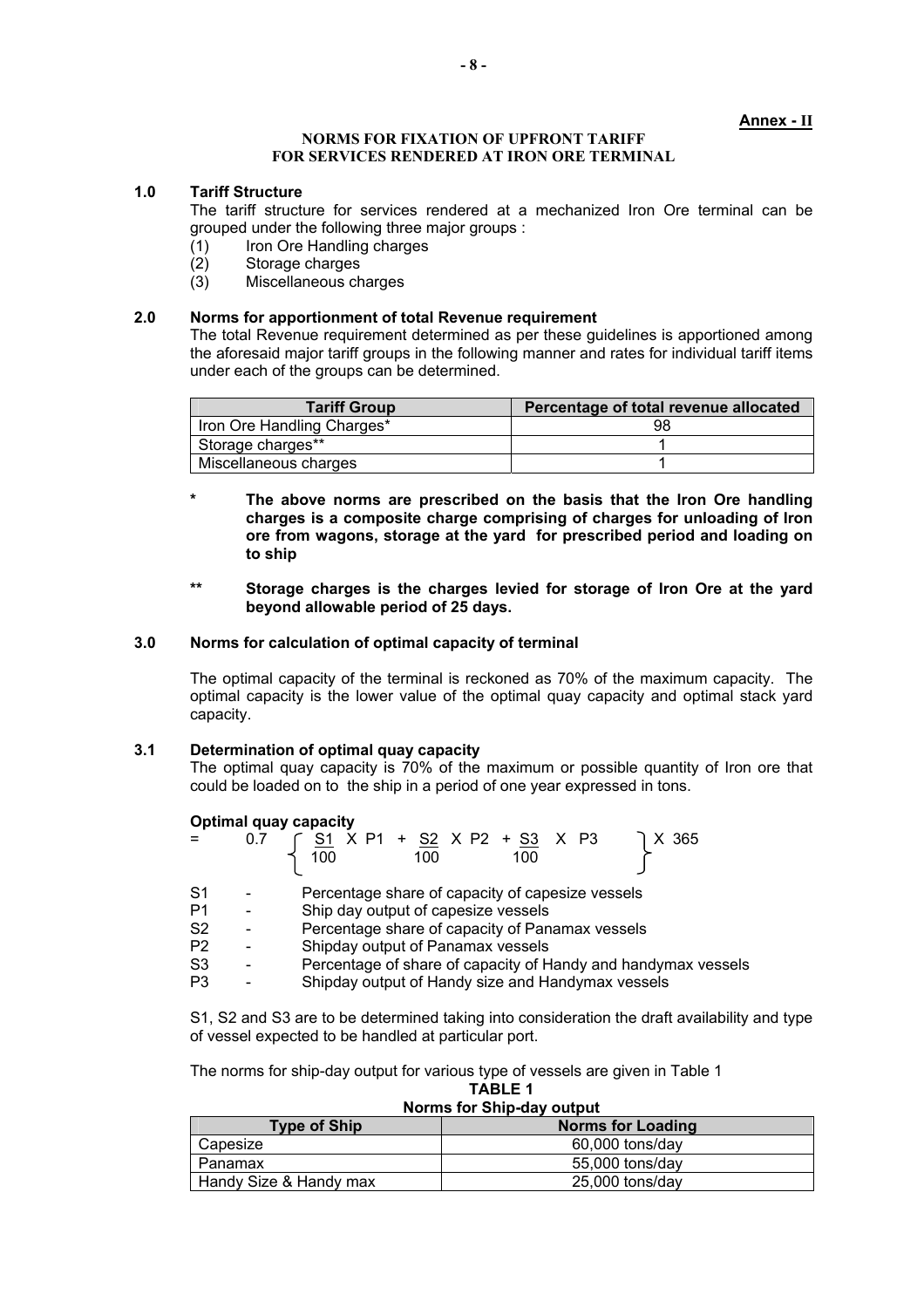# **3.2 Determination of Optimal Yard Capacity**

The optimal yard capacity is 70% of the maximum quantity of iron ore that could pass through the yard:

Optimal Yard capacity =  $0.7 \times A \times U \times Q \times T$  tons <u>100</u>

- A Area of the yard made available by the port for stackyard development in sq.m.
- U Percentage of total stackyard area that could be used for stacking<br>Q Quantity that could be stacked per sq.m. of area
- $Q -$  Quantity that could be stacked per sq.m. of area<br>  $T -$  Turnover ratio of the plot in an year
- Turnover ratio of the plot in an vear

The norms for the above parameters are given in Table 2.

| Norms for calculation of optimal Yard Capacity |                     |  |
|------------------------------------------------|---------------------|--|
| <b>Parameters</b>                              | <b>Norm</b>         |  |
|                                                | As provided by Port |  |
|                                                | 70%                 |  |
|                                                | 15 ton/sq.m.        |  |
|                                                | 10                  |  |

**Table 2** 

# **4.0 Norms for calculation of Capital cost**

4.1 The norms for calculation of capital cost are given under Table 3 below:

| <b>Norms for calculation of Capital Cost</b> |                                |                                                                                                                                                             |  |
|----------------------------------------------|--------------------------------|-------------------------------------------------------------------------------------------------------------------------------------------------------------|--|
| SI.No.                                       | Group                          | <b>Norm</b>                                                                                                                                                 |  |
|                                              | cost                           | Civil Construction   As per estimates given by the Port Trust for construction<br>of civil works listed under Section 4.2 for achieving<br>maximum capacity |  |
| $\overline{2}$ .                             | Iron Ore Handling<br>Equipment | As per estimate given by Port Trust for 2 stream working<br>with the list of equipments given under Section 4.3.                                            |  |
| -3.                                          | Miscellaneous *                | 5% of civil and equipment cost                                                                                                                              |  |

**Table 3** 

**\* It includes the cost of all other facilities required such as pollution control, fire fighting equipment, Interest During Construction (IDC), upfront payment, working capital margin, miscellaneous equipments, power supply, lighting, etc.** 

4.2 The civil construction cost shall include the following :

| SI. No | <b>Loading Terminal</b>                                 |  |
|--------|---------------------------------------------------------|--|
| 1.     | Berth apron and approach *                              |  |
| 2.     | Stack yard                                              |  |
| 3.     | Rail tracks for stacker, Reclaimer, Ship loader, Wagons |  |
| 4.     | Conveyor galleries                                      |  |
| 5.     | <b>Transfer towers</b>                                  |  |
| 6.     | Wagon tippling station (or Dumper House)                |  |
| 7.     | Marshalling yard                                        |  |
| 8.     | <b>Others</b>                                           |  |
|        | a) Buildings                                            |  |
|        | b) Roads                                                |  |
|        | c) Water supply and drainage system, etc.               |  |

\* **Does not include berth construction cost and berth side dredging if any, which are to be accounted for framing tariff for berth hire**.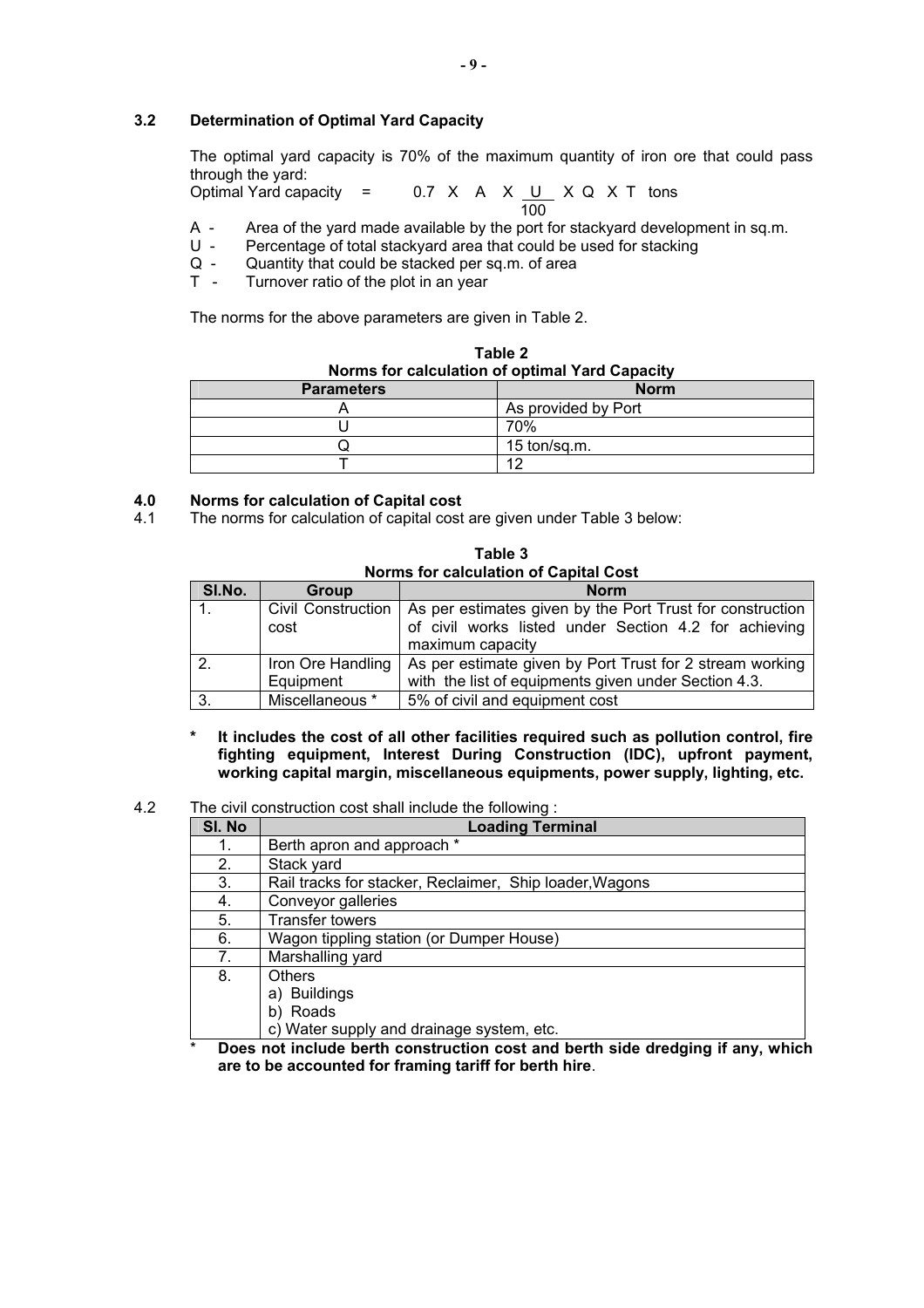4.3 The ore handling equipment shall include the following :

| SI. No. | <b>Loading Terminal</b>                                                               |  |
|---------|---------------------------------------------------------------------------------------|--|
| 1.      | Ship loader - 2 Nos.,                                                                 |  |
| 2.      | Reclaimer - 2 Nos.                                                                    |  |
| 3.      | Wagon tippler - 2 Nos.                                                                |  |
| 4.      | Stacker - 2 Nos.                                                                      |  |
| 5.      | Belt Conveyors with metal detectors and weighers for receiving and Shipping<br>system |  |
| 6.      | Cranes-2 Nos.                                                                         |  |
| 7.      | Pay loaders - 4 Nos.                                                                  |  |
| 8.      | Workshop equipments                                                                   |  |
| 9.      | Electrical Power & Control switch gears                                               |  |

# **4.4 Calculation of Berth Hire**

For arriving at tariff for berth hire, the revenue requirements is to be calculated. The revenue requirement is operating cost plus 16% ROCE. The Capital cost will comprise of the following :

- (i) Cost of construction of berth
- (ii) Cost of dredging if any carried out alongside the berth.

The above two costs are to be obtained from the estimates given by the Port Trust. The operating cost is only the maintenance charges for which the norm is 1% of the above capital cost (items (i) and (ii) above).

After calculating the revenue requirement as above, the berth hire per GRT is formulated taking into account the values of GRT of vessels considered for calculation of capacity. For arriving at per hour berth hire rate, the value of berth hire per GRT is to be divided by number of working hours of the vessel which is 70% of 365 X 24 hours.

# **5.0 Norms for calculation of Operating cost**

The operating cost incurred in an iron ore terminal is grouped under the following major heads and is to be calculated for the optimal capacity

- (1) Power and fuel cost
- (2) Repair and maintenance
- (3) Insurance
- (4) Depreciation
- (5) Licence Fee
- (6) Other expenses consisting of
	- (a) Salaries and wages of operating and maintenance staff including welfare and other expenses towards them
	- (b) Management and general overheads comprising
		- (i) Salaries of management and administration staff including welfare and other expenses towards them
		- (ii) Maintenance of computers and other office equipment
		- (iii) Any other miscellaneous cost

The norms for various items of operating cost given above are given in Table 4 below :

#### **Table 4**

### **Norms for operating cost**

| SI. No. | Group                                                                                                      | <b>Norm</b>                                               |
|---------|------------------------------------------------------------------------------------------------------------|-----------------------------------------------------------|
| 1.      | Power                                                                                                      | 1.4 unit/ton                                              |
| 2.      | (a). Repair and maintenance of                                                                             | 1% of cost of all civil assets                            |
|         | civil assets<br>(b). Repair and maintenance of<br>mechanical and electrical<br>equipments including spares | 7% of cost of all mechanical and electrical<br>equipments |
| 3.      | Insurance                                                                                                  | 1% of Gross Fixed Assets value                            |
| 4.      | Depreciation                                                                                               | As per norms prescribed in Companies Act                  |
|         |                                                                                                            | or any norms prescribed in the licence                    |
|         |                                                                                                            | agreement whichever is higher.                            |
| 5.      | Licence Fee (rentals for land                                                                              | As per Scale of Rates of the concerned                    |
|         | and other port assets)                                                                                     | <b>Major Port Trust</b>                                   |
| 6.      | Other expenses                                                                                             | 5% Gross Fixed Assets value                               |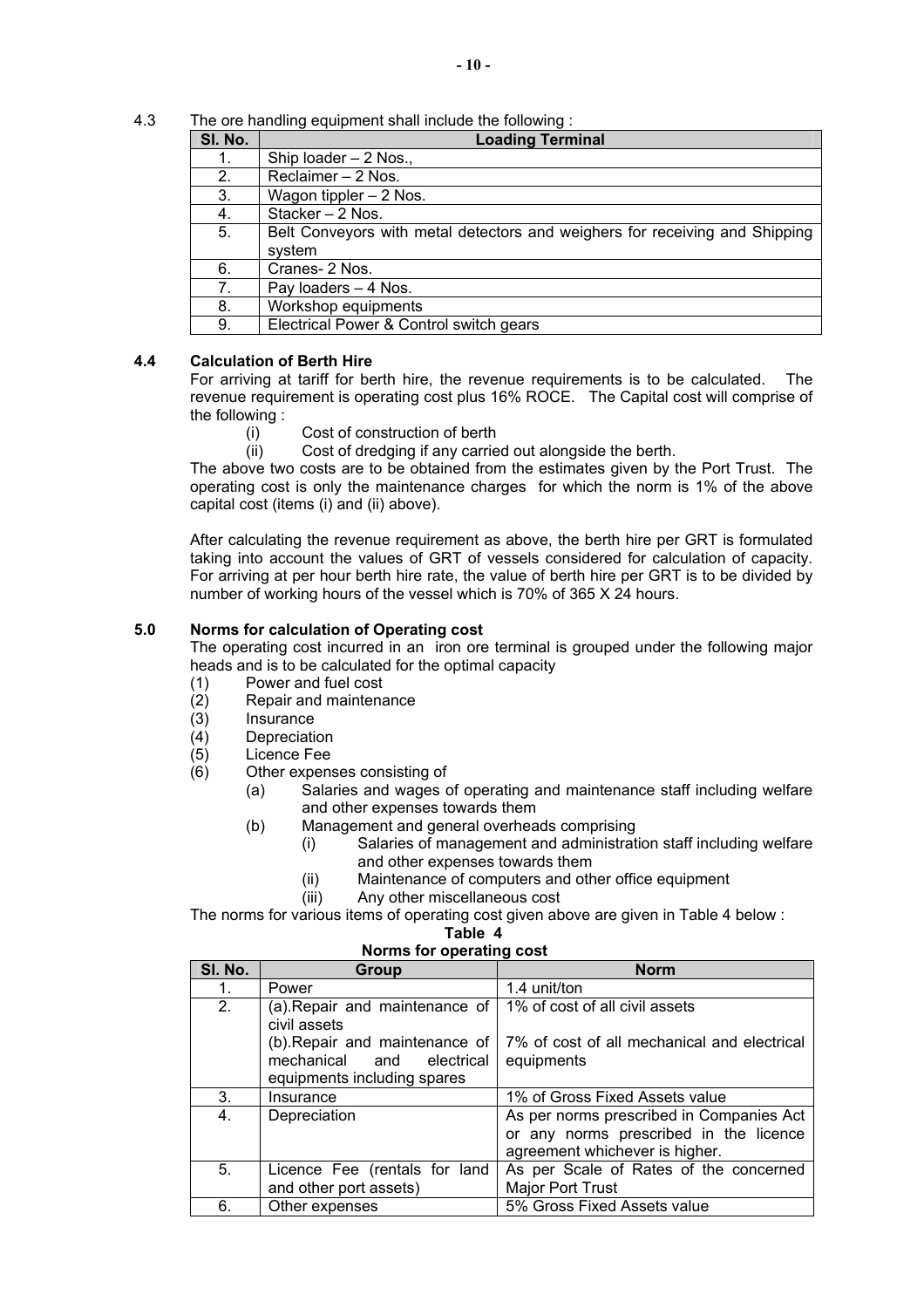# **Annex - III**

#### **NORMS FOR FIXATION OF UPFRONT TARIFF FOR SERVICES RENDERED AT COAL TERMINAL**

#### **1.0 Tariff Structure**

The tariff structure for services rendered at a mechanized Coal terminal can be grouped under the following three major groups :

- (1) Coal Handling charges
- (2) Storage charges
- (3) Miscellaneous charges

### **2.0 Norms for apportionment of total Revenue requirement**

The total Revenue requirement determined as per these guidelines is apportioned among the aforesaid major tariff groups in the following manner and rates for individual tariff items under each of the groups can be determined.

| <b>Tariff Group</b>    | Percentage of total revenue allocated |
|------------------------|---------------------------------------|
| Coal Handling Charges* | 98                                    |
| Storage charges**      |                                       |
| Miscellaneous charges  |                                       |

- **\* The above norms are prescribed on the basis that the coal handling charges is a composite charge comprising of charges for unloading of coal from wagons, storage at the yard for prescribed period and loading on to ship for coal loading terminal and unloading from ship, storage at the yard for prescribed period and loading onto wagons/trucks for coal unloading terminal.**
- **\*\* Storage charges is the charges levied for storage of coal at the yard beyond allowable period of 25 days.**

# **3.0 Norms for calculation of optimal capacity of terminal**

The optimal capacity of the terminal is reckoned as 70% of the maximum capacity. The optimal capacity is the lower value of the optimal quay capacity and optimal stack yard capacity.

### **3.1 Determination of optimal quay capacity**

The optimal quay capacity is 70% of the maximum or possible quantity of coal that could be loaded (in the case of loading terminal) or unloaded (in the case of unloading terminal) on to or from the ship in a period of one year expressed in tons.

#### **Optimal quay capacity**

|                | 0.7 | 5 <u>S1</u> X P1 + <u>S2</u> X P2 + <u>S3</u> X P3<br>X 365<br>100<br>100<br>100 |
|----------------|-----|----------------------------------------------------------------------------------|
| S <sub>1</sub> |     | Percentage share of capacity of capesize vessels                                 |
| P1             |     | Ship day output of capesize vessels                                              |
| S <sub>2</sub> |     | Percentage share of capacity of Panamax vessels                                  |
| P <sub>2</sub> |     | Shipday output of Panamax vessels                                                |
| S <sub>3</sub> |     | Percentage of share of capacity of Handy and handymax vessels                    |
| P3             |     | Shipday output of Handy size and Handymax vessels                                |
|                |     |                                                                                  |

S1, S2 and S3 are to be determined taking into consideration the draft availability and type of vessel expected to be handled at a particular port.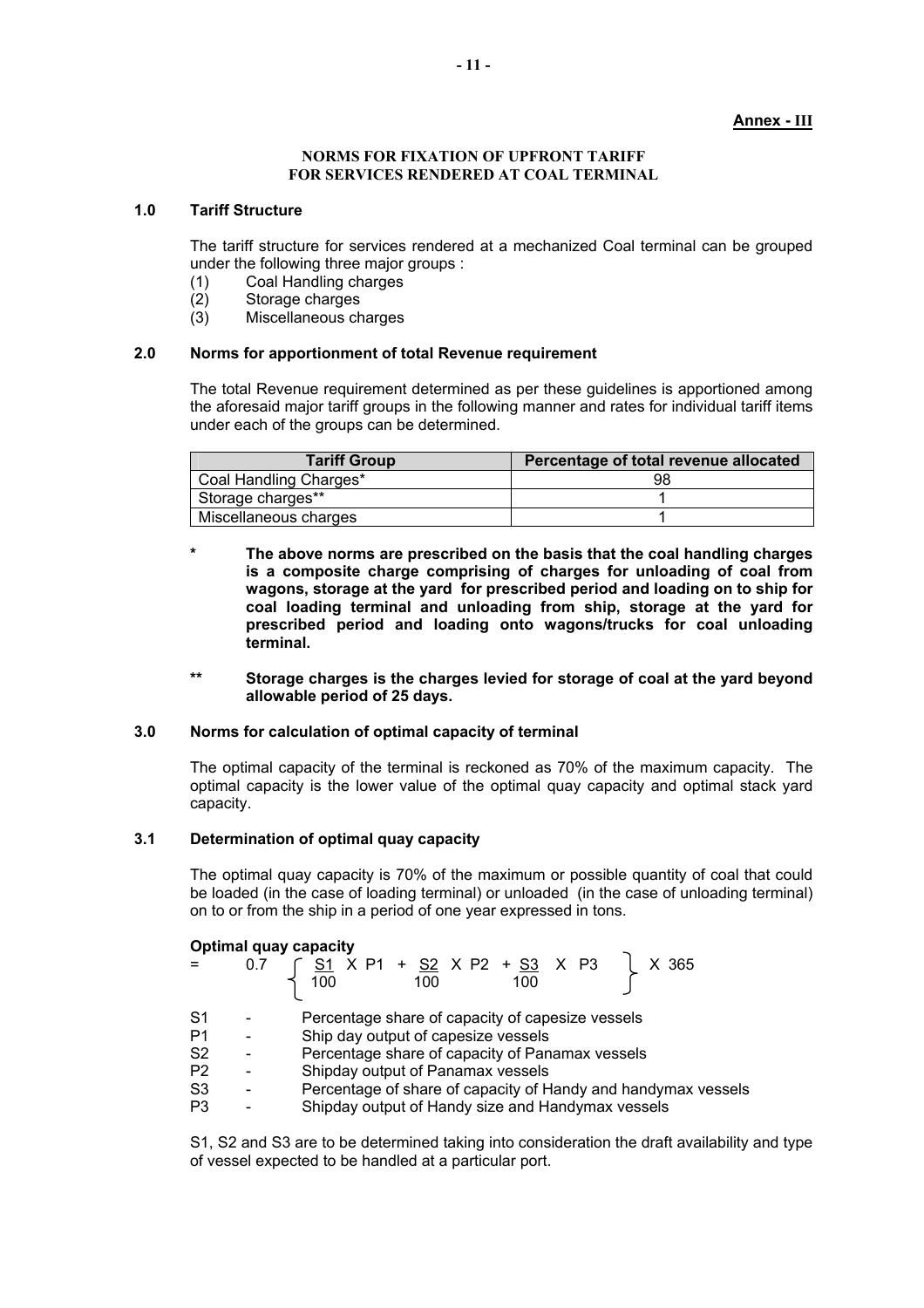The norms for ship-day output for various type of vessels are given in Table 1

**TABLE 1 Norms for Ship-day output** 

| <b>Type of Ship</b>    | <b>Norm</b>              |                 |
|------------------------|--------------------------|-----------------|
|                        | Loading                  | Unloading       |
| Capesize               | $\overline{\phantom{0}}$ | 50,000 tons/day |
| Panamax                | $40,000$ tons/day        | 35,000 tons/day |
| Handy Size & Handy max | $20,000$ tons/day        | 15,000 tons/day |

# **3.2 Determination of Optimal Yard Capacity**

The optimal yard capacity is 70% of the maximum quantity of coal that could pass through the yard:<br>Optimal Yard capacity  $=$ 

 $0.7$  X A X  $U$  X Q X T tons</u> <u>100</u>

- A Area of the yard made available by the port for development in sq.m.<br>U Percentage of total vard area that could be used for stacking
- Percentage of total yard area that could be used for stacking
- $Q -$  Quantity that could be stacked per sq.m. of area<br> $T -$  Turnover ratio of the plot in an year
- Turnover ratio of the plot in an year

The norms for the above parameters are given in Table 2.

**Table 2 Norms for calculation of optimal Yard Capacity** 

| <b>Parameters</b> | <b>Norm</b>         |
|-------------------|---------------------|
|                   | As provided by Port |
|                   | 70%                 |
|                   | 3 Tons/Sq.m.        |
|                   |                     |

# **4.0 Norms for calculation of Capital cost**

4.1 The norms for calculation of capital cost are given under Table 3 below:

**Table 3 Norms for calculation of Capital Cost** 

| SI. | Group            | <b>Norm</b>                                                              |
|-----|------------------|--------------------------------------------------------------------------|
| No. |                  |                                                                          |
|     | Civil            | Construction   As per estimates given by the Port Trust for construction |
|     | cost             | of civil works listed under Section 4.2 for achieving                    |
|     |                  | maximum capacity                                                         |
| 2.  | Handling<br>Coal | As per estimate given by Port Trust for 2 stream working                 |
|     | Equipment        | with the list of equipments given under Section 4.3                      |
| 3.  | Miscellaneous *  | 5% of civil and equipment cost                                           |

**\* It includes the cost of all other facilities required such as pollution control, fire fighting equipment, upfront payment, interest during construction (IDC), working capital margin, miscellaneous equipments, power supply, lighting, etc.**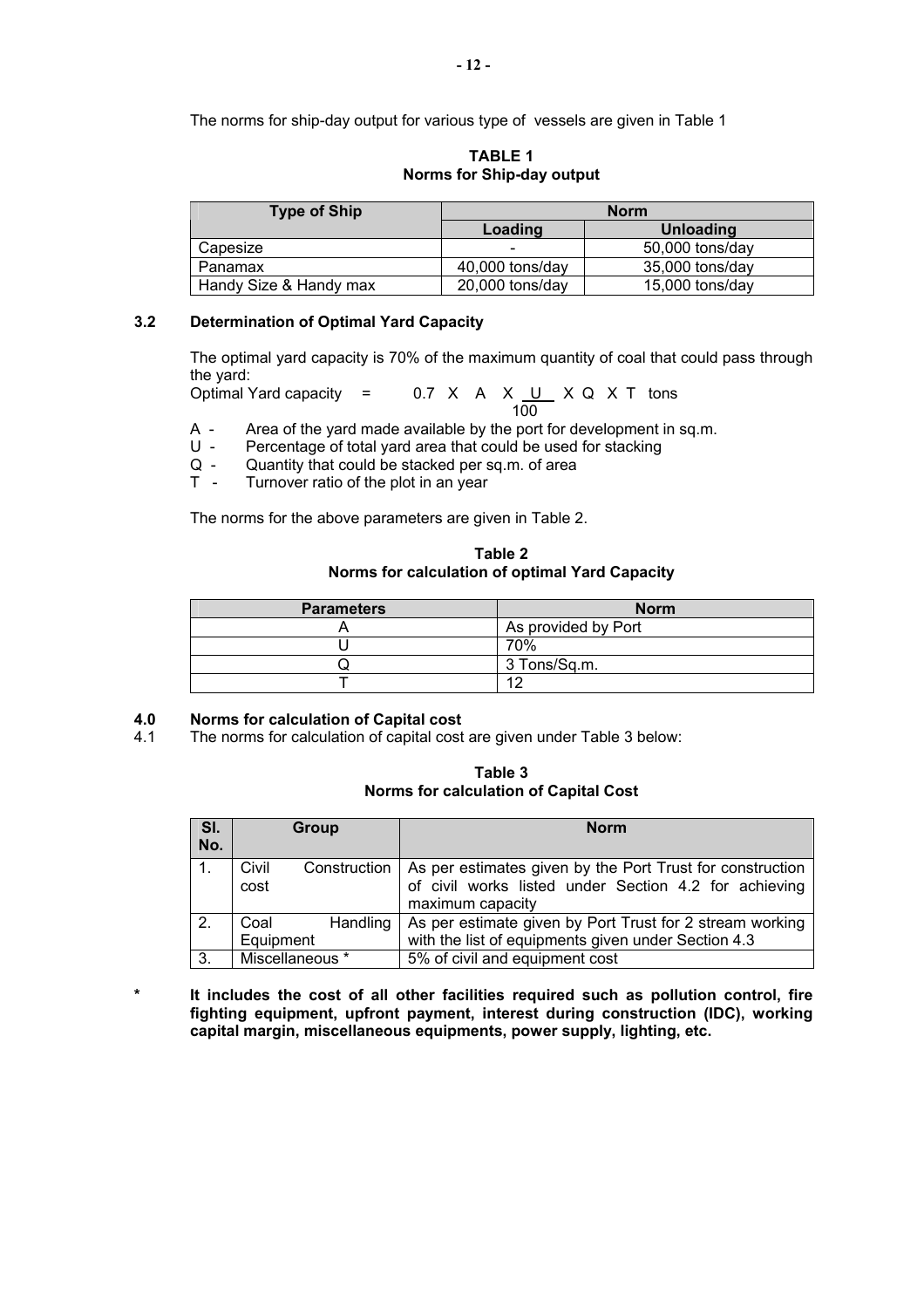4.2 The civil construction cost shall include the following :

| SI. No | <b>Loading Terminal</b>           | <b>Unloading Terminal</b>                |
|--------|-----------------------------------|------------------------------------------|
| 1.     | Berth apron and approach *        | Berth apron and approach                 |
| 2.     | Stack yard                        | Stack yard                               |
| 3.     | tracks<br>for<br>Rail<br>stacker, | Rail tracks for stacker, Reclaimer, Ship |
|        | Reclaimer,<br>loader,<br>Ship     | unloader Wagons                          |
|        | Wagons                            |                                          |
| 4.     | Conveyor galleries                | Conveyor galleries                       |
| -5.    | <b>Transfer towers</b>            | <b>Transfer towers</b>                   |
| 6.     | Wagon tippling<br>station<br>(or  | Wagon loading station and Truck loading  |
|        | Dumper House)                     | station                                  |
| 7.     | Marshalling yard                  | Marshalling yard                         |
| 8.     | <b>Others</b>                     | <b>Others</b>                            |
|        | Buildings<br>a)                   | a) Buildings                             |
|        | b)<br>Roads                       | b) Roads                                 |
|        | Water supply and drainage<br>C)   | c) Water supply and drainage system      |
|        | system                            |                                          |

# \* **Does not include berth construction cost and berth side dredging if any, which are to be accounted for framing tariff for berth hire.**

4.3 The coal handling equipment shall include the following :

| SI.<br><b>No</b> | <b>Loading Terminal</b>           | <b>Unloading Terminal</b>               |
|------------------|-----------------------------------|-----------------------------------------|
|                  |                                   |                                         |
| 1 <sub>1</sub>   | Ship loader - 2 Nos.              | Ship Unloader- 2 Nos.                   |
| 2.               | Reclaimer- 2 Nos.                 | Reclaimer - 2 Nos.                      |
| 3.               | Wagon tippler $-2$ Nos.           | Wagon loader, Truck Loader - 1 No, each |
| 4.               | Stacker - 2 Nos.                  | Stacker - 2 Nos.                        |
| 5.               | Belt Conveyors with<br>metal      | Belt Conveyors with metal detectors and |
|                  | detectors and weighers            | weighers                                |
| 6.               | Cranes - 2 Nos.                   | Cranes - 2 Nos.                         |
| 7.               | Pay loaders and dozers - 4 Nos.   | Pay loaders and Dozers - 4 Nos.         |
| 8.               | Workshop equipments               | Workshop equipments                     |
| 9.               | Electrical Power & Control switch | Electrical Power & Control switch gears |
|                  | gears                             |                                         |

# **4.4 Calculation of Berth Hire**

For arriving at tariff for berth hire, the revenue requirements is to be calculated. The revenue requirement is operating cost plus 16% ROCE. The Capital cost will comprise of the following :

- (i) Cost of construction of berth
- (ii) Cost of dredging if any carried out alongside the berth.

The above two costs are to be obtained from the estimates given by the Port Trust. The operating cost is only the maintenance charges for which the norm is 1% of the above capital cost (items (i) and (ii) above).

After calculating the revenue requirement as above, the berth hire per GRT is formulated taking into account the values of GRT of vessels considered for calculation of capacity. For arriving at per hour berth hire rate, the value of berth hire per GRT is to be divided by number of working hours of the vessel which is 70% of 365 X 24 hours.

# **5.0 Norms for calculation of operating cost**

The operating cost incurred in a Coal terminal is grouped under the following major heads and is to be calculated for the optimal capacity

- (1) Power and fuel cost
- $(2)$  Repair and maintenance<br> $(3)$  Insurance
- Insurance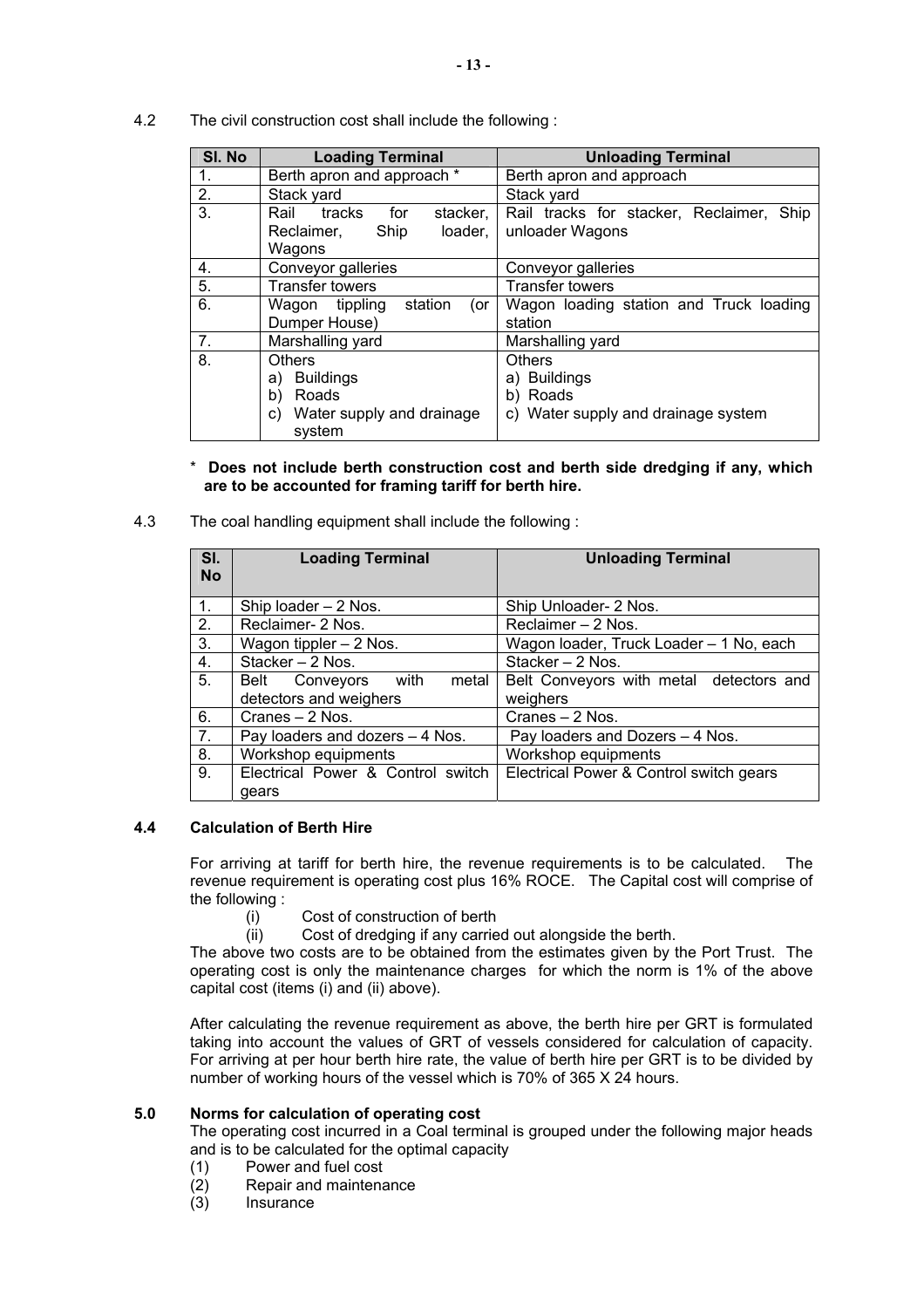- (4) Depreciation<br>(5) Licence Fee<br>(6) Other expens
- Licence Fee
- Other expenses consisting of
	- (a) Salaries and wages of operating and maintenance staff including welfare and other expenses towards them
	- (b) Management and general overheads comprising
		- (i) Salaries of management and administration staff including welfare and other expenses towards them
			- (ii) Maintenance of computers and other office equipment<br>(iii) Any other miscellaneous cost
		- Any other miscellaneous cost

The norms for various items of operating cost given above are given in Table 4 below :

|         | <b>NOTING TOP OPCRETTLY COST</b>                                                                                                                 |                                                                                                                      |
|---------|--------------------------------------------------------------------------------------------------------------------------------------------------|----------------------------------------------------------------------------------------------------------------------|
| SI.No.  | Group                                                                                                                                            | <b>Norm</b>                                                                                                          |
| $1_{-}$ | Power                                                                                                                                            | 1.4 unit/ton                                                                                                         |
| 2.      | Repair and maintenance<br>(a)<br>of civil assets<br>(b) Repair and maintenance<br>of mechanical and electrical<br>equipments including<br>spares | 1% of cost of all civil assets<br>7% of cost of all mechanical and<br>electrical equipments                          |
| 3.      | Insurance                                                                                                                                        | 1% of Gross Fixed Assets value                                                                                       |
| 4.      | Depreciation                                                                                                                                     | As per norms prescribed in Companies<br>Act or any norms prescribed in the<br>licence agreement whichever is higher. |
| 5.      | Licence Fee (rentals for land and<br>other port assets)                                                                                          | As per Scale of Rates of the concerned<br><b>Major Port Trust</b>                                                    |
| 6.      | Other expenses                                                                                                                                   | 5% Gross Fixed Assets value                                                                                          |

**Table 4 Norms for operating cost**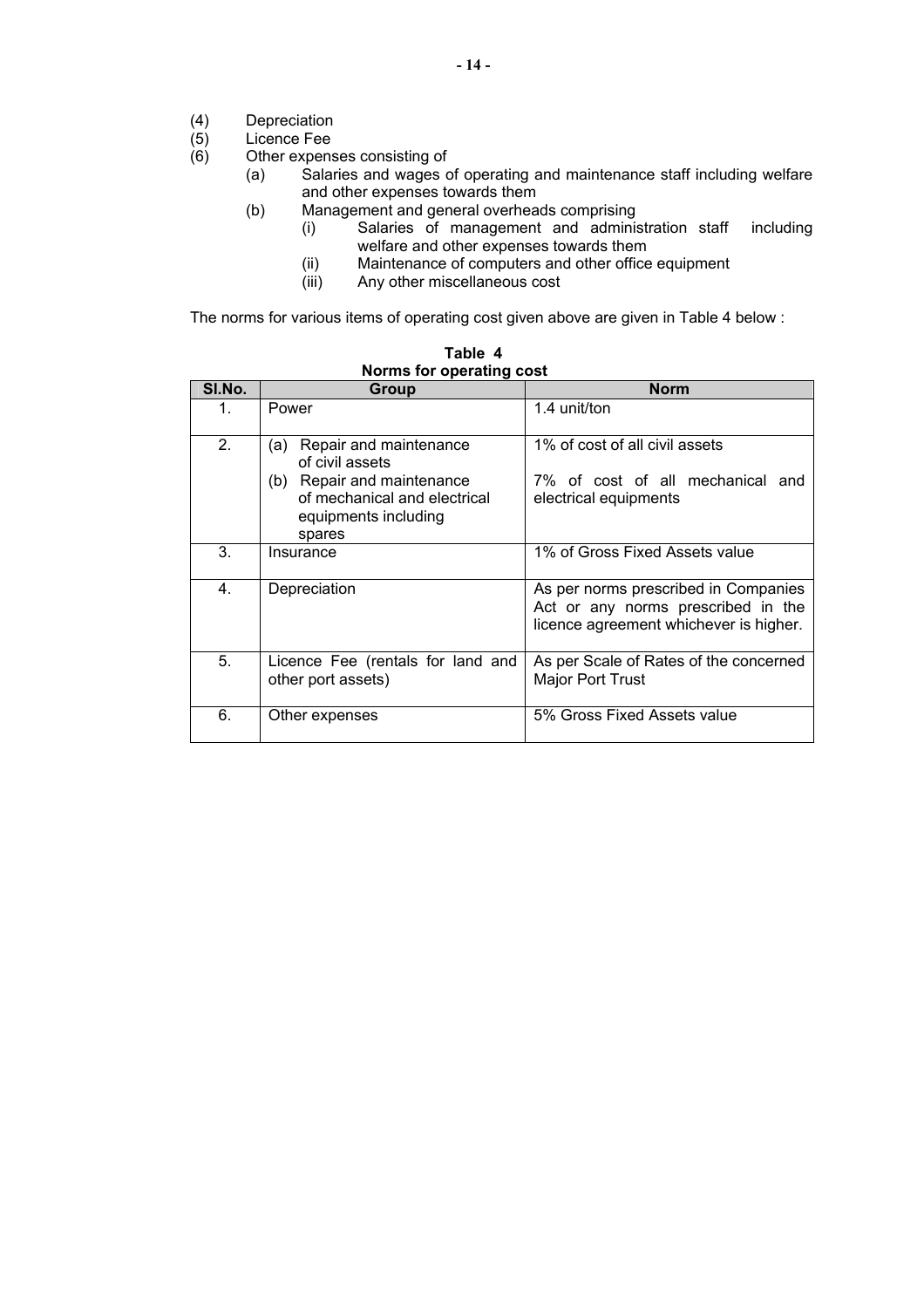#### **Annex - IV**

#### **NORMS FOR FIXATION OF UPFRONT TARIFF FOR SERVICES RENDERED AT LIQUID BULK TERMINAL**

# **1.0 Tariff Structure**

The tariff structure for services rendered at a liquid bulk terminal can be grouped under the following two major groups :

- (1) Liquid bulk cargo handling charges
- Miscellaneous charges

# **2.0 Norms for apportionment of total Revenue requirement**

The total Revenue requirement determined as per these guidelines is apportioned among the aforesaid major tariff groups in the following manner and rates for individual tariff items under each of the groups can be determined.

| <b>Tariff Group</b>           | Percentage of total revenue allocated |
|-------------------------------|---------------------------------------|
| Liquid Cargo Handling Charges |                                       |
| Miscellaneous charges         |                                       |

**The above norm is prescribed on the basis that the cargo handling charges include the cargo loading or unloading charges (as the case may be), transportation through pipelines and storage charges for storing in tanks, wharfage, etc**.

# **3.0 Norms for calculation of optimal capacity of terminal**

The optimal capacity of the terminal is reckoned as 70% of the maximum capacity.

# **3.1 Determination of optimal capacity**

The capacity of the terminal is mainly dependent on the following factors:-

- (1) Type of Cargo to be handled
- (2) Cargo mix ratio
- (3) Size of vessels to be handled

Considering the above factors, the percentage share of the capacity of the vessels carrying the cargoes expected to be handled in the berth are to be determined.

Then the optimal capacity of the terminal is calculated using the following formula:

#### **Optimal capacity**

|                | 0.7 $\begin{array}{ c c c c c c }\n\hline\n8.7 & 51 & X & P1 + 52 & X & P2 + 53 & X & P3 +  & X & 365 \\ \hline\n1 & 100 & 100 & 100 & 100 & \hline\n\end{array}$ |
|----------------|-------------------------------------------------------------------------------------------------------------------------------------------------------------------|
| S <sub>1</sub> | Percentage share of capacity of Cargo type 1                                                                                                                      |
| P1             | Handling rate of the vessel carrying Cargo type 1                                                                                                                 |
| S <sub>2</sub> | Percentage share of capacity of Cargo type 2                                                                                                                      |
| P <sub>2</sub> | Handling rate of the vessel carrying Cargo type 2                                                                                                                 |
| S <sub>3</sub> | Percentage of share of capacity of Cargo type 3                                                                                                                   |
| P <sub>3</sub> | Handling rate of the vessel carrying Cargo type 3                                                                                                                 |
|                |                                                                                                                                                                   |

S4, P4, S5, P5 and so on depending on the number of different types of Cargo to be handled at the berth of the particular port.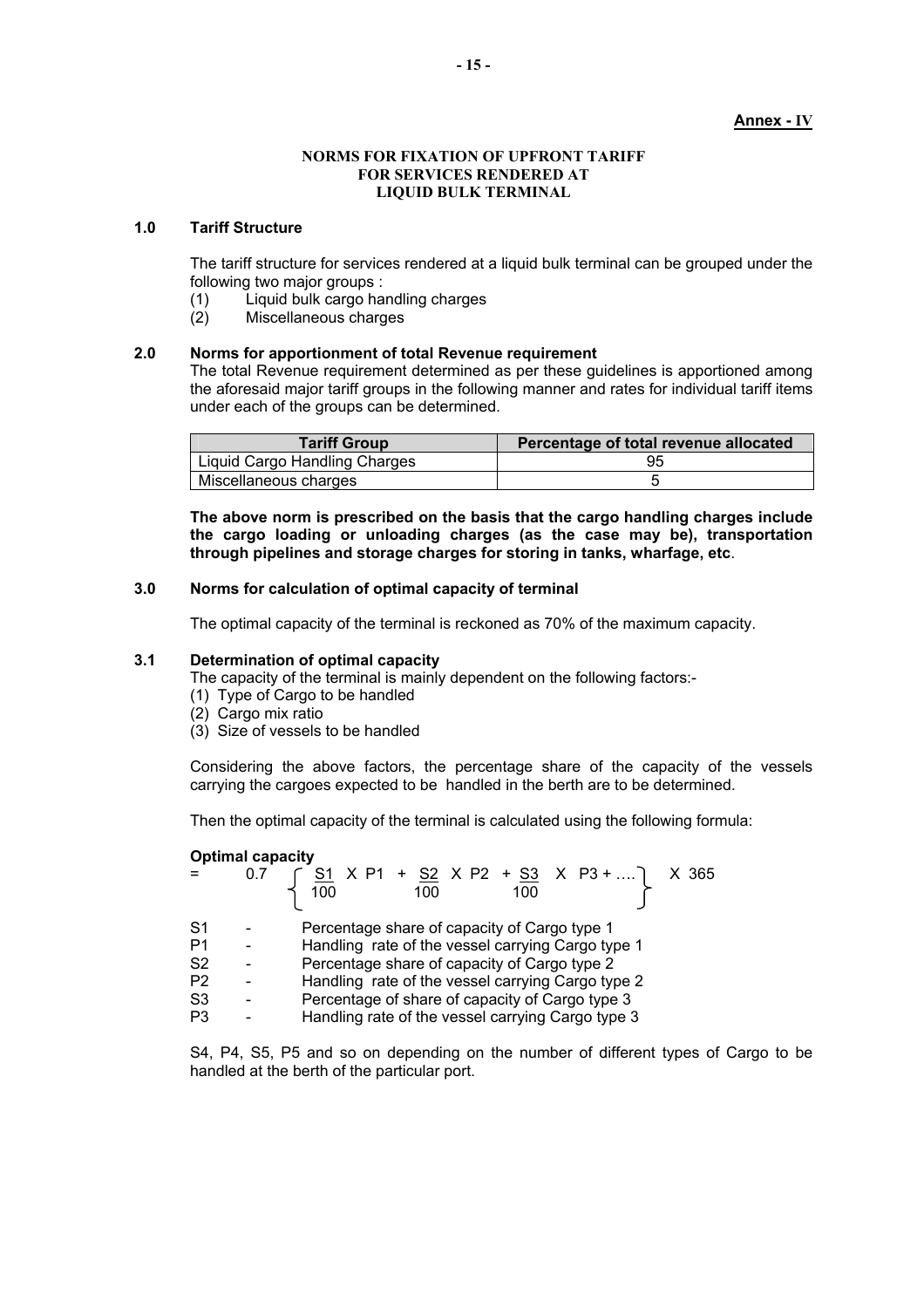The norms for handling rate of the vessel carrying different types of liquid bulk are given in Table 1 below: **Table 1** 

| rable i<br>Norms for handling rate            |                   |  |
|-----------------------------------------------|-------------------|--|
| Norms for handling rate<br><b>Liquid Bulk</b> |                   |  |
| Crude                                         | 5000 Tons ./ Hour |  |
| POL Products                                  | 1000 Tons/ Hour   |  |
| LPG/LNG                                       | 250 Tons/ Hour    |  |
| <b>Other Liquids</b>                          | 300 Tons/ Hour    |  |

# **4.0 Norms for calculation of Capital cost**

The norms for calculation of capital cost are given under Table 2 below:

| Norms for calculation of Capital Cost |                                          |                                                                                                                                        |  |
|---------------------------------------|------------------------------------------|----------------------------------------------------------------------------------------------------------------------------------------|--|
| SI. No.                               | Group                                    | <b>Norm</b>                                                                                                                            |  |
|                                       | Civil Construction cost                  | As per estimates given by the Port Trust for<br>construction of civil works listed under Section<br>4.2 for achieving maximum capacity |  |
| $\overline{2}$                        | Handling<br>Liquid<br>Cargo<br>Equipment | As per estimate given by Port Trust for the list<br>of equipments given under Section 4.3                                              |  |
| 3.                                    | Miscellaneous *                          | 5% of civil and equipment cost                                                                                                         |  |

**Table 2** 

It includes cost of all other facilities required for operation of the terminal and **includes upfront payment, interest during construction (IDC), working capital margin.** 

4.2 The civil construction cost shall include the following :

| SI. No. | <b>CIVIL STRUCTURES</b>               |  |
|---------|---------------------------------------|--|
| 01.     | Berth apron & approach *              |  |
| 02.     | Storage Yard                          |  |
| 03.     | Tankages                              |  |
| 04.     | Roads                                 |  |
| 05.     | Buildings, Water Supply, Sewage, etc. |  |

- **\* Does not include berth construction cost and berth side dredging if any, which are to be accounted for framing tariff for berth hire.**
- 4.3 The equipment cost shall include the following :
	- 1) Marine loading/ unloading equipment/ flexible Hoses<br>2) Pipelines
	- **Pipelines**
	- 3) Fire Fighting Equipments
	- 4) Power and Lighting, Communication

# **4.4 Calculation of Berth Hire**

For arriving at tariff for berth hire, the revenue requirements is to be calculated. The revenue requirement is operating cost plus 16% ROCE. The Capital cost will comprise of the following :

- (i) Cost of construction of berth
- (ii) Cost of dredging if any carried out alongside the berth.

The above two costs are to be obtained from the estimates given by the Port Trust. The operating cost is only the maintenance charges for which the norm is 1% of the above capital cost (items (i) and (ii) above).

After calculating the revenue requirement as above, the berth hire per GRT is formulated taking into account the values of GRT of vessels considered for calculation of capacity. For arriving at per hour berth hire rate, the value of berth hire per GRT is to be divided by number of working hours of the vessel which is 70% of 365 X 24 hours.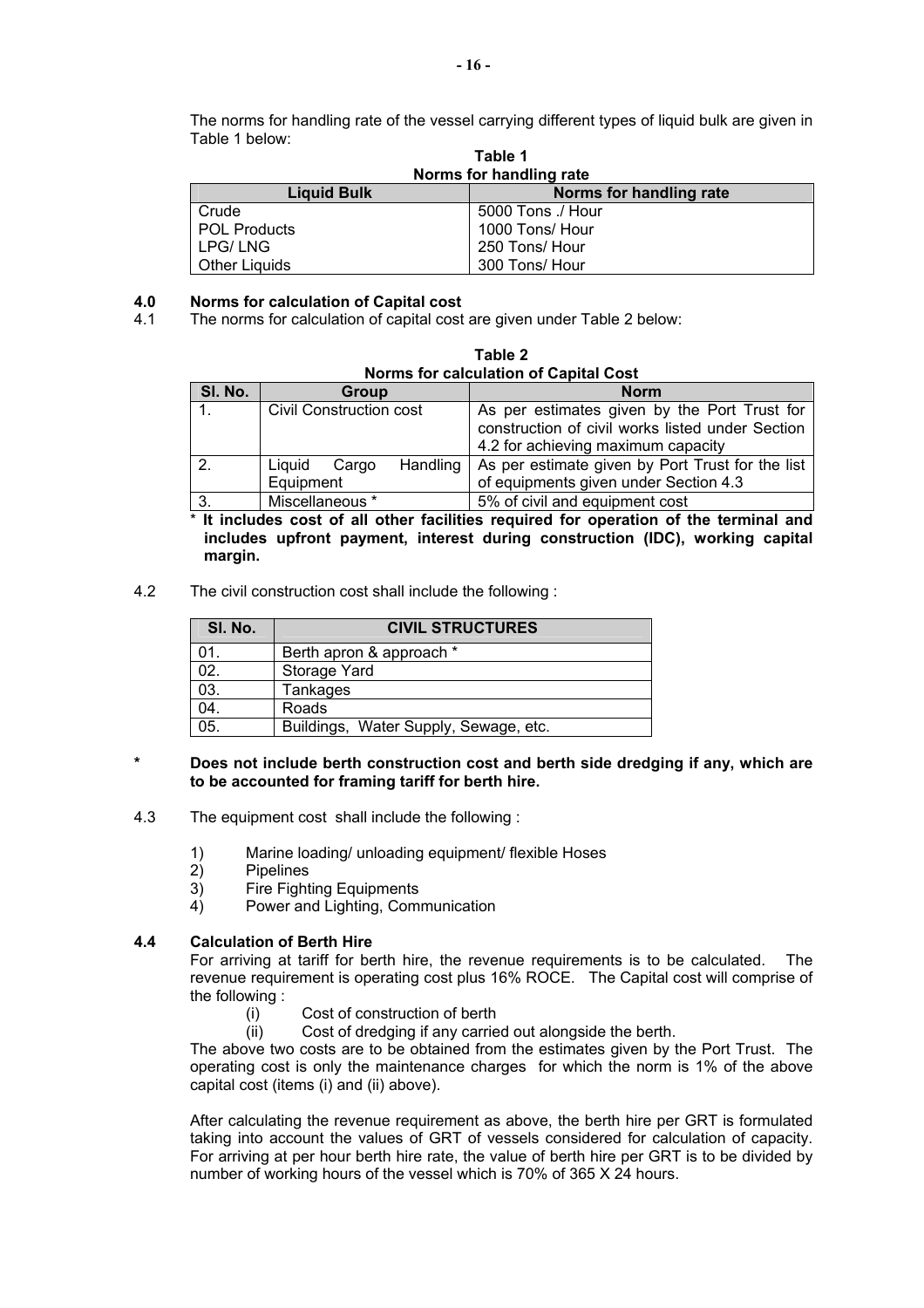# **5.0 Norms for calculation of operating cost**

The operating cost incurred for operating a multi purpose cargo berth is grouped under the following major heads and is to be calculated for the optimal capacity

- (1) Power and fuel cost
- (2) Repair and maintenance
- **Insurance**
- (4) Depreciation<br>(5) Licence Fee
- $(5)$  Licence Fee<br> $(6)$  Other expens
- Other expenses consisting of
	- (a) Salaries and wages of operating and maintenance staff including welfare and other expenses towards them
	- (b) Management and general overheads comprising
		- (i) Salaries of management and administration staff including welfare and other expenses towards them
		- (ii) Maintenance of computers and other office equipment
		- (iii) Any other miscellaneous cost

The norms for various items of operating cost given above are given in Table 3 below:

| SI. No. | Group                                                                             | <b>Norm</b>                                                                  |
|---------|-----------------------------------------------------------------------------------|------------------------------------------------------------------------------|
| 1.      | Power*                                                                            | 2.4 Lakhs unit/annum/hectare                                                 |
| 2.      | Repair and maintenance<br>(a)<br>of civil assets<br>Repair and maintenance<br>(b) | 1% of cost of all civil assets<br>2% of cost of all mechanical and           |
|         | of mechanical and electrical<br>equipments including<br>spares                    | electrical equipments                                                        |
| 3.      | Insurance                                                                         | 1% of Gross Fixed Assets value                                               |
| 4.      | Depreciation                                                                      | As per norms prescribed in Companies                                         |
|         |                                                                                   | Act or any norms prescribed in the<br>license agreement whichever is higher. |
| 5.      | Licence Fee (rentals for land and                                                 | As per Scale of Rates of the concerned                                       |
|         | other port assets)                                                                | Major Port Trust                                                             |
| 6.      | Other expenses                                                                    | 1% Gross Fixed Assets value                                                  |

**Table 3 Norms for operating cost**

**\* As Major power consumption is towards lighting, it is expressed in Units per hectare area taking into account other power requirements**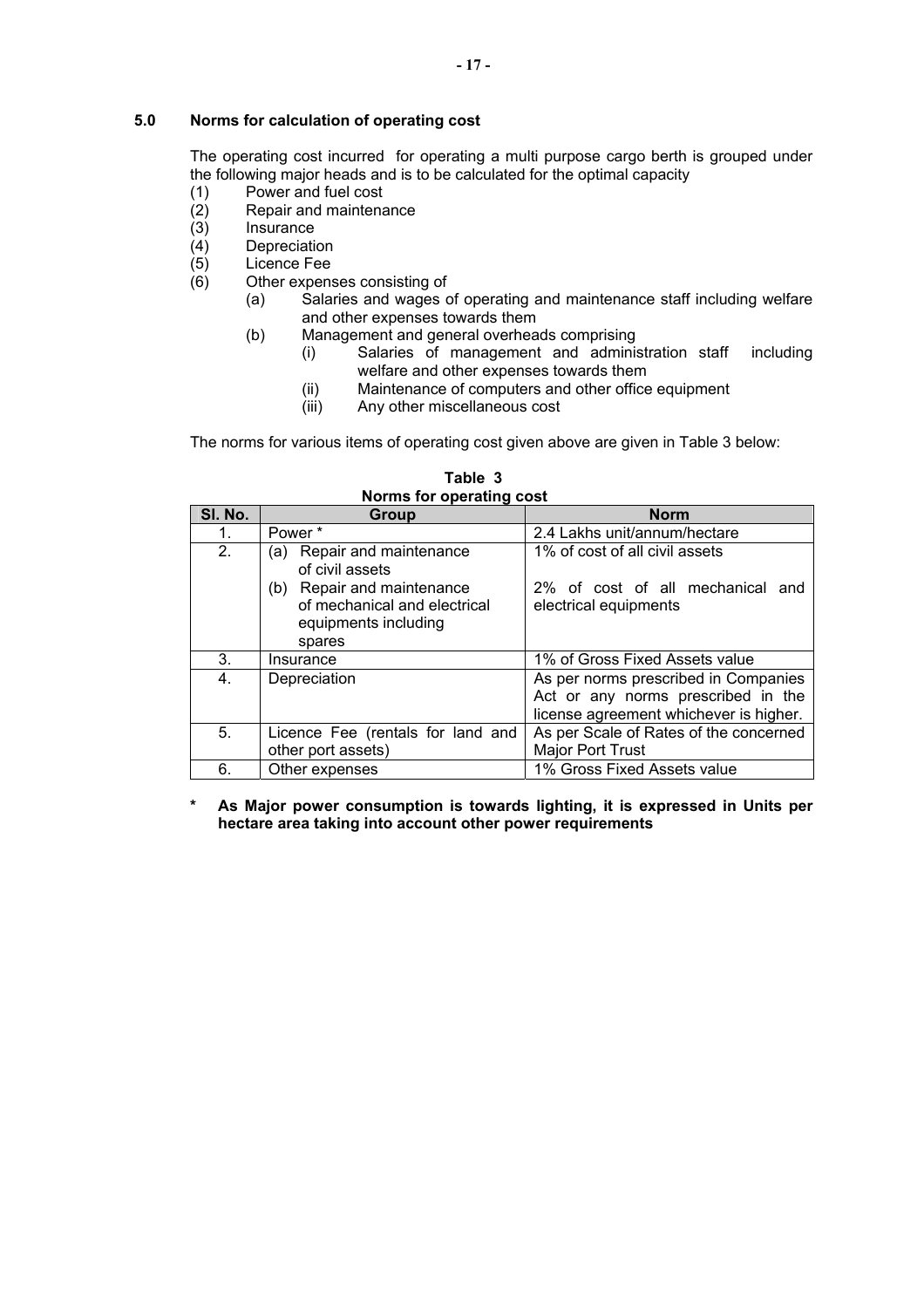# **Annex - V**

#### **NORMS FOR FIXATION OF UPFRONT TARIFF FOR SERVICES RENDERED AT MULTI PURPOSE BERTH**

#### **1.0 Tariff Structure**

The tariff structure for services rendered at a multi purpose berth can be grouped under the following three major groups :

- (1) Cargo Handling charges
- (2) Storage charges
- (3) Miscellaneous charges

### **2.0 Norms for apportionment of total Revenue requirement**

The total Revenue requirement determined as per these guidelines is apportioned among the aforesaid major tariff groups in the following manner and rates for individual tariff items under each of the groups can be determined.

| <b>Tariff Group</b>     | Percentage of total revenue allocated |
|-------------------------|---------------------------------------|
| Cargo Handling Charges* | 90                                    |
| Storage Charges **      |                                       |
| Miscellaneous charges   |                                       |

- **\* The above norm is prescribed on the basis that the cargo handling charges include the cargo loading or unloading charges (as the case may be), transportation and storage charges, wharfage, etc**.
- \*\* **Storage Charges are the charges levied for storage of cargoes at the transit area beyond allowable period of 5 days for import cargo and 15 days for export cargo.**

### **3.0 Norms for calculation of optimal capacity of terminal**

The optimal capacity of the terminal is reckoned as 70% of the maximum capacity.

### **3.1 Determination of optimal capacity**

The capacity of the terminal is mainly dependent on the following factors:-

- (1) Type of Cargo to be handled
- (2) Cargo mix ratio
- (3) Size of vessels to be handled

Considering the above factors, the percentage share of the capacity of the vessels carrying the cargoes expected to be handled in the berth are to be determined. Then the optimal capacity of the terminal is calculated using the following formula:

#### **Optimal capacity**

|                | 0.7 | $\begin{cases} 51 \times P1 + 52 \times P2 + 53 \times P3 +  \ 100 \end{cases}$ X 365 |
|----------------|-----|---------------------------------------------------------------------------------------|
| S1             |     | Percentage share of capacity of Cargo type 1                                          |
| P1             |     | Handling rate of the vessel carrying Cargo type 1                                     |
| S <sub>2</sub> |     | Percentage share of capacity of Cargo type 2                                          |
| P <sub>2</sub> |     | Handling rate of the vessel carrying Cargo type 2                                     |
| S <sub>3</sub> |     | Percentage of share of capacity of Cargo type 3                                       |
| P3             |     | Handling rate of the vessel carrying Cargo type 3                                     |

S4, P4, S5, P5 and so on depending on the number of different types of Cargo to be handled at the berth.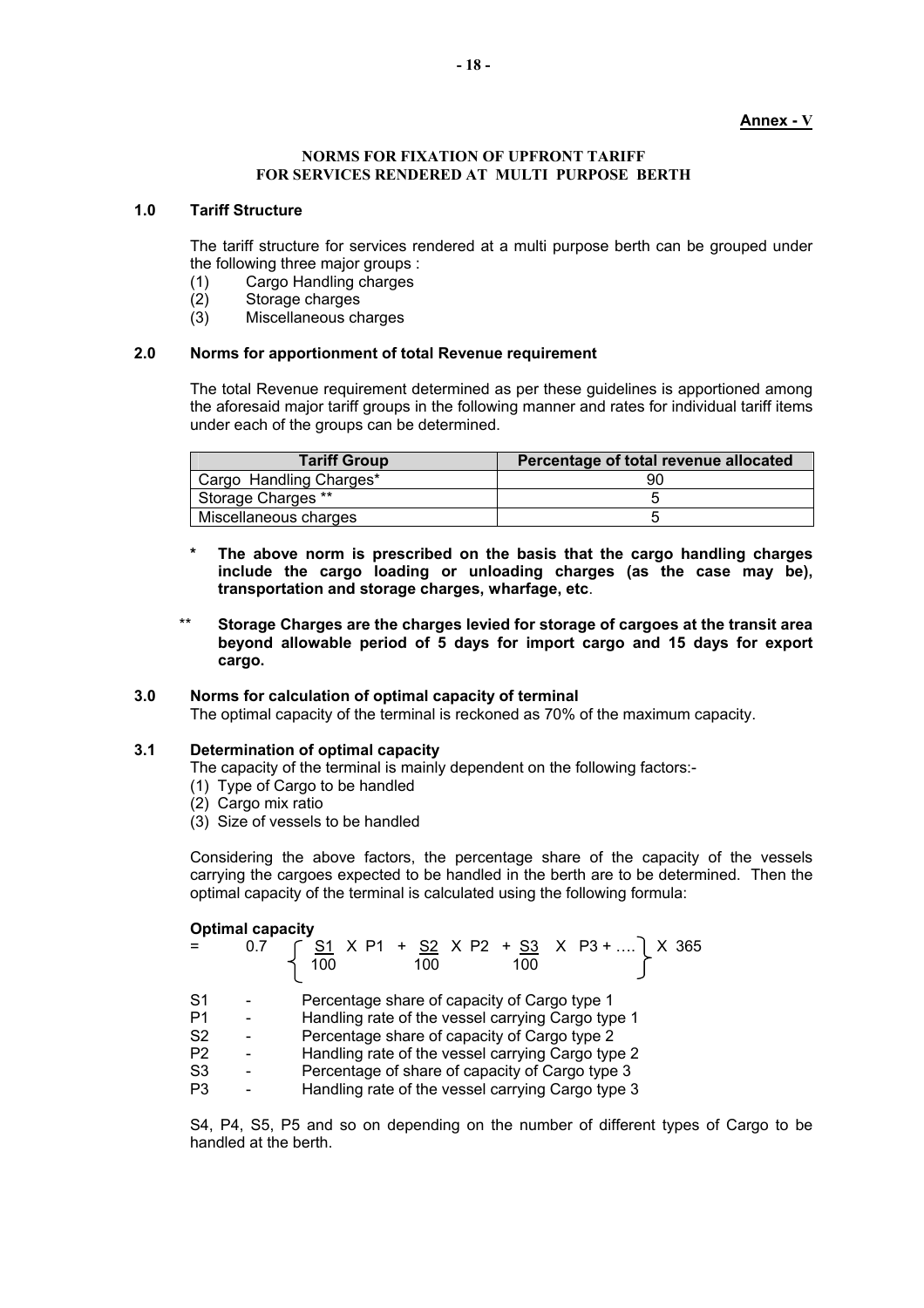The norms for handling rate of the vessel carrying different type of cargo are given in the Table 1 below:

| <b>ROTTIS TOT Cargo Handling Tate</b>                         |                                                                   |  |
|---------------------------------------------------------------|-------------------------------------------------------------------|--|
| Cargo                                                         | <b>Norm</b>                                                       |  |
| Dry Bulk<br>a) Food grains & Fertilizer                       | 10000 Tons/day for vessels of more than 30000 Tons<br>parcel size |  |
| b)Coal,Lime stone, minerals,<br>etc.                          | 7500 Tons/ day for lower parcel size vessels<br>10000 Tons/ day   |  |
| <b>Break bulk</b><br>a) Steel & bagged cargo<br><b>Others</b> | 4000 Tons/ day<br>2500 Tons/ day                                  |  |

**Table 1 Norms for cargo handling rate** 

# **4.0 Norms for calculation of Capital cost**

4.1 The norms for calculation of capital cost are given under Table 2 below:

| Norms for calculation of Capital Cost |                                          |                                                                                                                                         |  |
|---------------------------------------|------------------------------------------|-----------------------------------------------------------------------------------------------------------------------------------------|--|
| SI. No.                               | <b>Group</b>                             | <b>Norm</b>                                                                                                                             |  |
| $\mathbf{1}$ .                        | Civil Construction cost                  | As per estimates given by the Port Trust for<br>construction of civil works listed under Section<br>4.2 for achieving maximum capacity. |  |
| 2.                                    | Handling<br>Liquid<br>Cargo<br>Equipment | As per estimate given by Port Trust for the list<br>of equipments given under Section 4.3                                               |  |
| 3.                                    | Miscellaneous *                          | 5% of civil and equipment cost                                                                                                          |  |

**Table 2 Norms for calculation of Capital Cost** 

**\* It includes cost of all other facilities required for operation of the berth and**  includes upfront payment, interest during construction (IDC), working **margin.** 

# 4.2 The civil construction cost shall include the following :

| SI. | <b>CIVIL STRUCTURES</b>               |  |
|-----|---------------------------------------|--|
| No. |                                       |  |
| 01. | Berth apron & approach *              |  |
| 02. | Storage Yard                          |  |
| 03. | <b>Transit sheds</b>                  |  |
| 04. | Roads, Rail tracks                    |  |
| 05. | Buildings, Water Supply, Sewage, etc. |  |

# **\* Does not include berth construction cost and berth side dredging if any, which are to be accounted for framing tariffs for berth hire**

# 4.3 The equipment cost shall include the following :

|    | Level Luffing wharf cranes of 20 T capacity with | 3 Nos. |
|----|--------------------------------------------------|--------|
|    | grab / hook attachments                          |        |
| 2) | Fork Lift Truck 5 Tons                           | 4 Nos. |
| 3) | Fork Lift Truck 10 Tons                          | 2 Nos. |
| 4) | Pay loaders 10 Tons                              | 3 Nos. |
| 5) | Power and Lighting, Communication                |        |